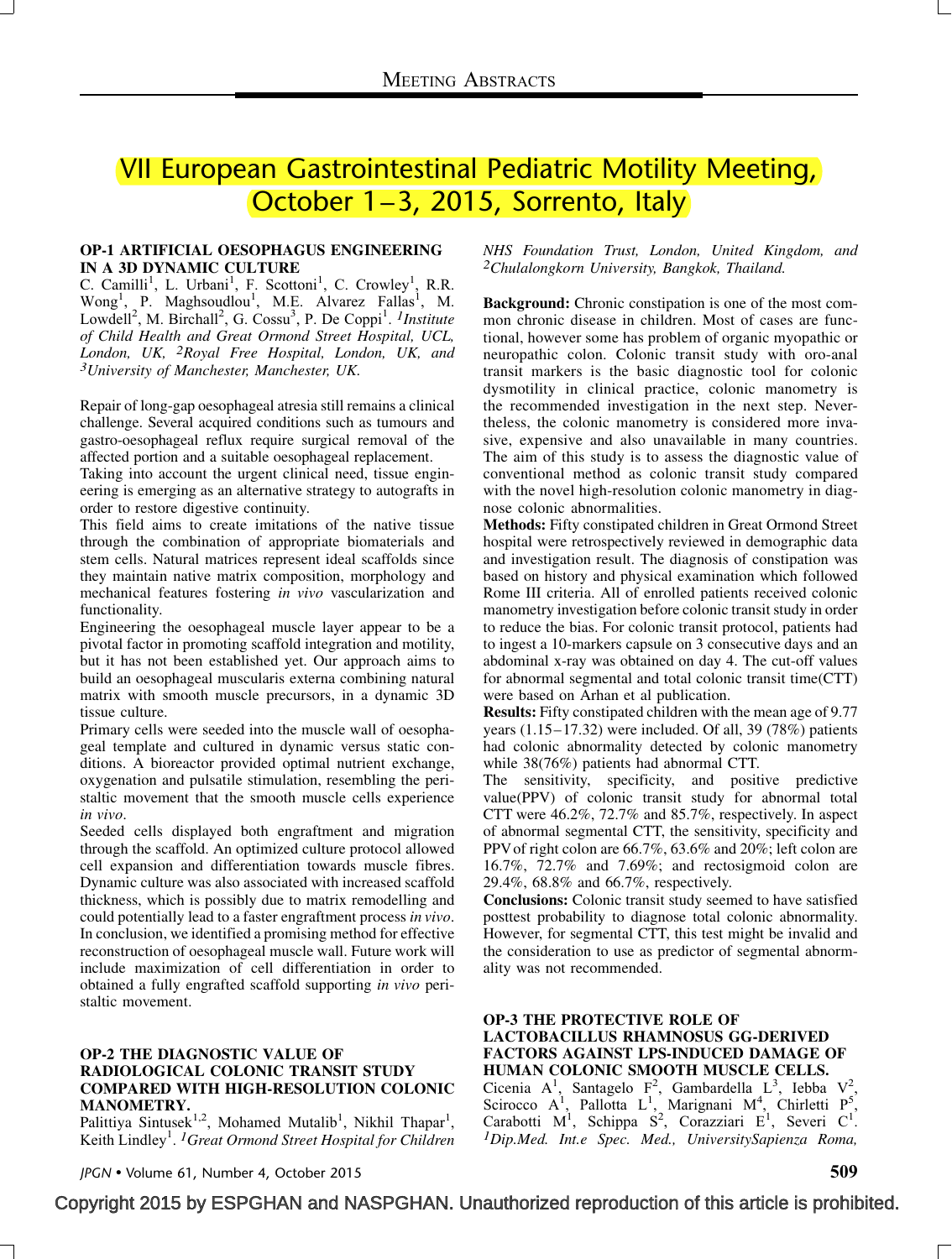2Dip.Sanita` Pubblica e Malattie Infettive, University Sapienza Roma, 3Dip.del Farmaco, ISS, Roma, 4UOC Malattie dell'Apparato Digerente e Fegato, University-Sapienza Roma, and <sup>5</sup>Dip.di Chirurgia "F.Durante", UniversitySapienza Roma.

Background: Impaired gut barrier function has been reported in some functional gastrointestinal (GI) disorders. Evidences suggest that gut microbiota affects GI motility in particular Lactobacillus species elicits anti-inflammatory activity and exerts protective effects on damage induced by pathogen Gram negative-derived lipopolysaccharide (LPS). LPS produced an oxidative imbalance in human colonic smooth muscle cells (SMC) that persists after LPS-washout and contributes to SMC morphofunctional alterations. The aim was to evaluate if supernatants harvested from LGG cultures protect SMC from LPS-induced myogenic damage. Methods: L. rhamnosus GG (ATCC 53103 strain) was grown in MRS medium and samples were collected from bacterial cultures in middle exponential phase, in early, in middle and late stationary phase (overnight). Supernatants were recovered, filtered and stored at -20 °C. Highly pure human SMC culture was then exposed for 24 h to highly purified LPS (1  $\mu$ g/ml) of E. coli (O111:B4) in the absence and presence of the supernatants. Their effects were evaluated on LPS-induced SMC morphofunctional alterations and pro-inflammatory IL-6 production. Data are expressed as mean  $\pm$  SE (*P* < 0.05 significant).

**Results:** LPS induced persistent significant  $20.7\% \pm 1.2$  cell shortening and  $35.2\% \pm 2.6$  decrease in contraction of human colonic SMC. These alterations were paralleled to a 238.5%  $\pm$  82.5% increase in IL-6 production. These effects disappeared in the presence of LGG-supernatants, following a progression related to LGG growth curve phases. Supernatants collected in the middle exponential phase already significantly partially restored LPS-induced cell shortening by  $43.4\% \pm 10.2\%$  and IL-6 increase by  $47.6\% \pm 13.1\%$ , but had no effect on LPS-induced inhibition of contraction. Supernatants collected later, in the early and middle stationary phase, further counteract LPS-induced damage, including inhibition of contraction. Maximal protective effects were observed with supernatants of the late stationary phase where LPS-induced cell shortening was reversed by  $86\% \pm 4.7\%$ , inhibition of contraction by  $98.2\% \pm 1.8\%$ , and IL-6 basal production by  $91.3\% \pm 0.6\%$ .

Conclusions: LGG-secreted products are substances/byproducts able to directly protect human SMC from LPS-induced myogenic damage. Novel insights are then provided about the possibility that LGG-derived products could reduce the risk of progression to a post-infective motor disorder.

## OP-4 ADVANCES IN TISSUE ENGINEERING TO REGENERATE THE INTESTINAL EPITHELIUM

Dr L Meran<sup>1,2</sup>, Dr V Li<sup>2</sup>, Professor P De Coppi<sup>1</sup>. <sup>1</sup> University College London Institute of Child Health, 30 Guilford Street, London WC1N 1EH., and <sup>2</sup>The Francis Crick Institute, Mill Hill Laboratories, The Ridgeway, London NW7 1AA.

Introduction: Irreversible intestinal failure (IF) due to anatomical or functional loss is a devastating condition is associated with significant morbidity and mortality. Patients referred for intestinal transplantation suffer low survival rates due to the high graft-rejection rate and sepsis as a consequence long-term immunosuppression. These clinical challenges reveal an urgent need for research into new treatments for IF. Here, we present recent advances in our work on intestinal tissue engineering.

Methods: Ethical approval is in place to collect intestinal tissue from patients at Great Ormond Street Hospital. Intestinal crypts were isolated and organoids were cultured as previously described. Decellularization of whole intestinal sections was performed using 2 cycles of the Detergent Enzymatic Treatment (DET) as previously reported. Organoids were cultured on the epithelial surface of the acellular matrix in vitro for 10 days. Cell survival was analysed by histology, immunofluorescence, immunohistochemistry and electron microscopy techniques.

Results: Intestinal crypts from the small intestine and colon were successfully isolated from endoscopic biopsies and cultured in order to generate 3 dimensional organoids. The presence of goblet cells and enterocyte cells were confirmed on immunohistochemistry. Whole sections of intestine of varying lengths were successfully decellularized and assessed using H&E staining and scanning electron microscopy. Organoids were seeded onto the epithelial surface of the acellular intestinal matrices and allowed to engraft for a period of 10 days in vitro. The formation of a neo-epithelium with evidence of a microvillus brush border was evident after 10 days in culture. Furthermore, the cells had successfully migrated into the crypt domains of the matrix.

Conclusions: We demonstrate the potential of tissue engineering for intestinal failure by combining organoid cultures with decellularization expertise. Our results confirm human intestinal organoids to be the ideal source of progenitor cells to regenerate the intestinal epithelium, with potential clinical applications for transplantation.

#### OP-5 INTEROBSERVER VALIDITY OF THE REFLUX FINDING SCORE FOR INFANTS (RFS-I) IN FLEXIBLE VERSUS RIGID LARYNGOSCOPY.

 $MMJ$  Singendonk<sup>1</sup>, B Pullens<sup>2</sup>, JAA van Heteren<sup>1</sup>, HHW de Gier<sup>2</sup>, HJ Hoeve<sup>2</sup>, AM König-Jung<sup>3</sup>, MP van der Schroeff<sup>2</sup>, CEL Hoekstra<sup>3</sup>, LL Veder<sup>2</sup>, RJ van der Pol<sup>1</sup>, MA Benninga<sup>1</sup>, MP van Wijk<sup>1</sup>. *1Department of* Pediatric Gastroenterology and Nutrition, Emma Children's Hospital, Academic Medical Center, Amsterdam, The Netherlands, 2Department of Otorhinolaryngology-Head and Neck Surgery, Sophia Children's Hospital, Erasmus Medical Center, Rotterdam, The Netherlands, and  $3$ Department of Otorhinolaryngology, Academic Medical Center, Amsterdam, The Netherlands.

Background: The Reflux Finding Score for Infants (RFS-I) was developed to objectively assess signs of laryngopharyngeal reflux (LPR). Based on review of flexible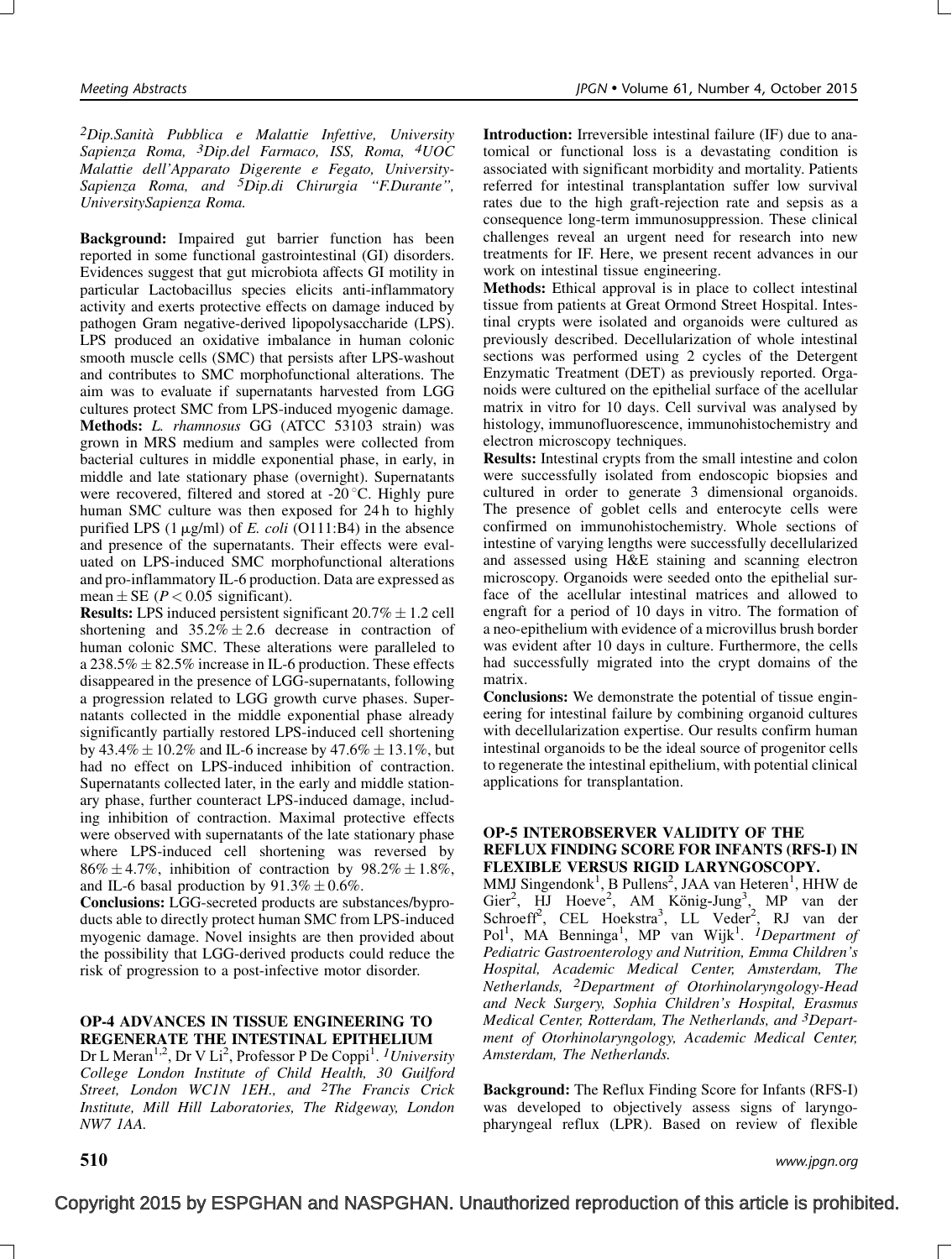laryngoscopic videos, only moderate inter- and highly variable intraobserver reliability was found. We hypothesized that examination of the infant larynx with rigid laryngoscopy would provide better agreement. AIM: to assess the validity of the RFS-I in the detection of LPR-related findings using flexible versus rigid laryngoscopy.

Methods: Thirty consecutive infants underwent flexible and rigid laryngoscopy. Based on the recorded videos, RFS-I was scored by 4 otorhinolaryngologists, 2 otorhinolaryngology fellows, and 2 inexperienced observers. Videos were presented in a randomized order, blinded for clinical profile and findings during initial examination. Observers were provided an instruction sheet prior to evaluation. For categorical data, agreement was calculated using Cohen's kappa (2 observers) and Fleiss' kappa (>2 observers). For ordinal data the intraclass correlation coefficient (ICC) was used.

Results: Of 30 included patients (17 M; median age 7.5 (0– 19.8) months), main reasons for referral were: stridor  $(n = 15,50\%)$ , ALTE/apneas  $(n = 7,23.3\%)$ , follow-up of laryngeal abnormalities (n = 6,20%), aspiration (n = 5,16.7%), and other indications  $(n = 7.23.3\%)$ . Overall interobserver agreement of the RFS-I was moderate for both flexible  $(ICC = 0.60, [95\% CI 0.44-0.76])$  and rigid  $(ICC = 0.42, ...)$ [95%CI 0.26–0.62] laryngoscopy. There were no significant differences in agreement on overall RFS-I scores and individual RFS-I items for flexible versus rigid laryngoscopy. We did observe higher overall agreement amongst the 2 inexperienced observers for rigid (ICC = 0.40, [95%CI 0.03–0.67]), compared to flexible (ICC = 0.11, [95%CI 0.17–0.41]) laryngoscopy, albeit not significant. Comparing RFS-I results for flexible versus rigid laryngoscopy per observer, agreement ranged from *no* to *substantial* agreement  $(k = -0.16 - 0.63$ , mean  $k = 0.22$ ) and the observed agreement (not adjusted for chance) was 0.08–0.35%.

Conclusions: Interobserver agreement of the RFS-I was only moderate and did not differ between flexible and rigid laryngoscopy. This indicates that the RFS-I should not be used with flexible, nor rigid laryngoscopy to detect signs of LPR.

#### OP-6 INTRAGASTRIC PRESSURE MEASUREMENT DURING NUTRIENT INTAKE: A NOVEL MINIMALLY INVASIVE METHOD TO MEASURE GASTRIC ACCOMMODATION IN FUNCTIONAL DYSPEPSIA.

F. Carbone, J.Tack, I. Hofmann. KU Leuven, Leuven, Belgium.

Background: Functional dyspepsia (FD) in pediatrics is defined as the presence of upper abdominal symptoms for at least 2 months in the absence of organic or metabolic disease likely to explain the symptoms. The main proposed pathophysiological mechanisms are visceral hypersensitivity,impaired gastric accommodation (GA) and delayed gastric emptying. At present, the gastric barostat is the gold standard to measure GA. However, this procedure is perceived as very invasive and it might alter the normal gastric physiology. Recently, we proposed the intragastric pressure (IGP)

measurement during nutrient intake as a potential alternative for assessing GA in adults. This technique uses a thin manometry catheter that measures the IGP over the entire length of the stomach. By means of this study we aim to introduce the HRM as new minimally invasive technique to measure GA and nutrient tolerance in children.

Methods: After the manometry probe and a second infusion catheter were positioned through the nose into the stomach, the IGP was measured 30 minutes before and during intragastric infusion of nutrient drink (300 Kcal, 60 ml per minute). The patients were asked to score hunger and satiation and 6 epigastric symptoms (fullness, nausea, belching of air, cramps in the abdomen, bloating and pain) at 5-minute intervals. The experiment ended when the volunteers scored maximal satiation at 1-minute intervals by using a graphic rating scale that combines verbal descriptors on a scale graded from 0–5 (1, threshold; 5, maximum satiety).

Results: For this study 13 FD pediatric patients (92% female,  $14.8 \pm 0.8$  years old, BMI:  $19.5 \pm 0.8$ ) and 12 young adult volunteers (100% female,  $22.2 \pm 0.4$  years old, BMI:  $21.2 \pm 0.3$ ) were recruited. The Rome III questionnaire showed that FD patients suffered mainly from postprandial fullness (75%), epigastric pain (58%), bloating (50%), nausea (50%) and early satiation (42%). In both groups, intragastric infusion of nutrient drink induced a rapid drop in proximal stomach IGP. The average AUC change from baseline was -44.7  $\pm$  11.0 mmHg in patients and -48.4  $\pm$  25.2 mmHg in healthy subjects. Patients tended to score maximal satiation at lower volumes compared healthy subjects  $(433.8 \pm 64.2 \text{ ml} \text{ and } 600.0 \pm 67.6 \text{ mL respectively}$  $p = 0.1$ ). All FD patients and healthy subjects tolerated the catheters and could finalize the study.

Conclusions: The IGP measurement during intragastric nutrient drink infusion is a promising minimally invasive alternative to the gastric barostat method to assess GA and nutrient tolerance. Future studies need to increase the patient numbers and compare the measurements in different subsets of pediatric FD (e.g. weight loss vs. no weight loss, present or absent early satiation, etc.).

#### OP-7 THERAPEUTIC EFFECTS OF DOMPERIDONE ON ABDOMINAL PAIN-PREDOMINANT FUNCTIONAL GASTROINTESTINAL DISORDERS: RANDOMIZED, DOUBLE-BLIND, PLACEBO-CONTROLLED TRIAL

Amaranath Karunanayake<sup>1</sup>, Niranga Manjuri Devanarayana<sup>2</sup>, Shaman Rajindrajith<sup>3</sup>, Asita de Silva<sup>4</sup>. <sup>1</sup>Department of Physiology, Faculty of Medicine, University of Ruhuna, Sri Lanka, 80000, 2Department of Physiology,  $3$ Department of Paediatrics, and  $4$ Department of Pharmacology, Faculty of Medicine, University of Kelaniya, Sri Lanka, 11010

Introduction: The therapeutic effect of domperidone on abdominal pain-predominant functional gastrointestinal diseases (AP-FGIDs) was assessed on children in 5–12 year age group at the Gastroenterology Research Laboratory of Faculty of Medicine, University of Kelaniya, Sri Lanka.

www.jpgn.org  $511$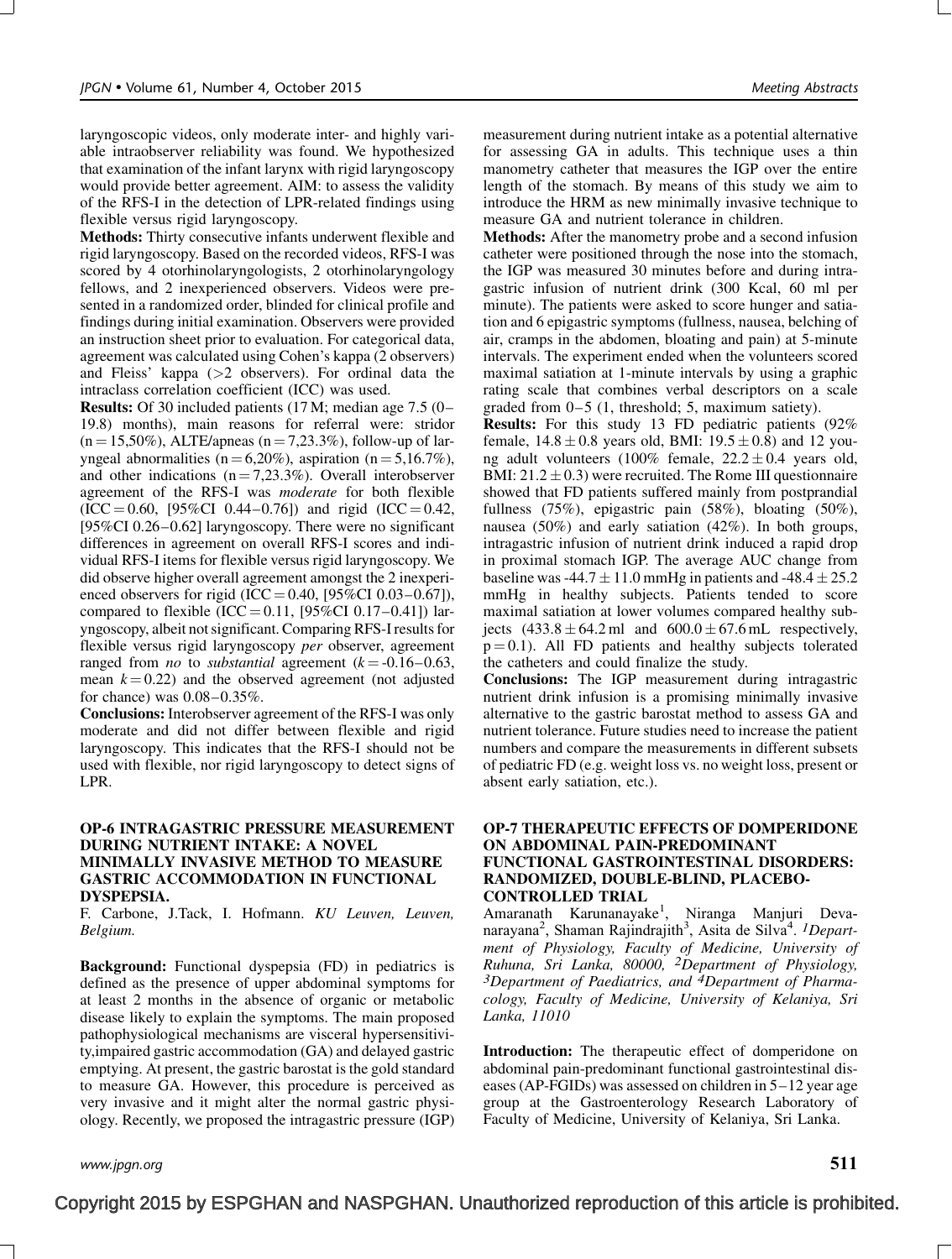Methods: Children fulfilling Rome III criteria for AP-FGIDs were recruited from the out-patient clinic of the University Paediatric Unit, North Colombo Teaching Hospital, Ragama, Sri Lanka, after obtaining parental consent. They were randomized in to 8 weeks of placebo or Domperidone (Motillium 10 mg, 3 times per day, before meals) groups, using computer generated random numbers. Placebo was a specially prepared dummy tablet without any active ingredients, had the same colour, size, shape and taste of domperidone tablet and were packaged similarly. Primary outcomes defined were cure (abdominal pain less than 25 mm on the visual analogue scale and no impact on daily activities) and improvement (pain relief and sense of improvement recorded on global assessment scale). Secondary outcomes were significant improvement in symptoms, gastric motility, quality of life (QoL) and family impact. Both patients and investigators who assessed primary and secondary outcomes before and after intervention were blind to inventions administered. Symptom severity was recorded on a validated 100 mm visual analogue scale. Translated and validated PedQL Generic Score Scale version 4.0 and Family Impact Module were used. Gastric motility was assessed using a validated ultrasound method.

Results: One hundred children were enrolled and 89 completed the trial [Placebo 42 (22 girls), Domperidone 47(33 girls)]. While comparing primary outcomes, domperidone group had significant improvement [37 (78.7%) vs. 25 (59.5%) in placebo group,  $p = 0.04$ , while no such difference was observed in cure. When assessing secondary outcomes, domperidone group reported significant reduction in abdominal pain severity (70.84% vs. 48.18%  $p = 0.03$  and improvement in motility index  $(29.3\% \text{ vs. } 8.6\% \text{ p} = 0.04)$  after intervention. No such difference was seen in improvement of QoL and family impact ( $p > 0.05$ ).

Conclusions: Domperidone has a favorable therapeutic effect on improvement AP-FGIDs in children aged 5–12 years. It causes significant reduction in abdominal pain and improvement in motility of the gastric antrum. However, it has no significant effect on improvement of QoL and family impact.

#### OP-8 SOCIAL CONCERNS IN CHILDREN BEING INVESTIGATED FOR CHRONIC INTESTINAL PSEUDO-OBSTRUCTION

Brind  $J^1$ , Bowring E<sup>1</sup>, Larmour K<sup>1,2</sup>, Cronin H<sup>1</sup>, Barkley L<sup>2</sup>, Rybak A<sup>1</sup>, Saliakellis E<sup>1</sup>, Lindley KJ<sup>1</sup>, Borrelli  $O^1$ , Thapar N<sup>1</sup>. <sup>1</sup>Division of Neurogastroenterology and Motility, Gastroenterology Unit, <sup>2</sup>Dietetics and, and 3Department of Psychology & Family Services, Great Ormond Street Hospital, London.

Background And Aims: Fabricated induced illness (FII) is recognised amongst children presenting with suspected Chronic Intestinal Pseudo-Obstruction (CIPO) (Hyman 2012). We aimed to investigate the presence, nature and potential causes of social concerns in children being referred to our national centre with possible CIPO.

Methods: All patients accepted into the CIPO diagnostic pathway over 3 years (April 2012-April 2015) were reviewed. Acceptance criteria included all of the following (1) referral from a paediatric gastroenterologist or surgeon suspecting a diagnosis of CIPO, (2) mechanical obstruction of the intestine excluded and 3) reliance on specialised enteral or parenteral feeding. The presence and nature of social concerns were recorded pre- & post-assessment along with associated characteristics pertaining to the referral, family situation as well as child protection. Comparison was made to referrals to the IBD service within the department.

Results: Of 78 accepted children (mean 5.2 years, 42F) 57 were diagnosed with CIPO, 53 (4.2yrs 31F) by abnormal antroduodenal manometry (ADM) and 4, unsuitable for ADM, by clinical picture. Of the remaining 21 patients (5.8yrs 12F) with normal ADM, 8 were found to have FII; 4 driven by a parent and 4 by the patient (teenage girls). The remaining 13 patients had non-CIPO diagnoses. Of those with normal ADM 17/21 had social concerns; 10 with formal child protection or FII and 7 with concerns over treatment compliance and ambiguity of symptoms. Of those with CIPO 18/57 had social concerns including 2 formally listed as child protection for neglect/parenting concerns and 1 with possible FII. The remaining CIPO cases had a variety of concerns mainly around ambiguity and reliability of reporting. Comparison with a newly diagnosed IBD cohort (161 patients) during the same period revealed only 7 with social concerns. Recurrent themes in those with social concerns, particularly CIPO, included consumerism, internet and media involvement (Facebook, fundraising and celebrity events), resistance to positive news and pain predominant clinical picture.

Conclusions: Social concerns (including safeguarding and child protection) in children thought to have CIPO are prevalent (45%) and approximately 10-fold higher than seen in IBD (4.3%). Although commoner in non-CIPO patients, social concerns are also prevalent in those proven to have CIPO (32%). These concerns should be explored and addressed along with an emerging 'profile' of associated risk factors such as use of multi-media, medical consumerism and a pain predominant clinical picture.

#### OP-9 MODULATION OF THE RECTOANAL INHIBITORY REFLEX IN PATIENTS WITH MYELOMENINGOCELE WITH AND WITHOUT BLADDER AUGMENTATION

Fernanda Pilate Kardosh, Mauro Batista de Morais, Marcio Miasato, Antonio Macedo Junior, Soraia Tahan. São Paulo Federal University

Introduction: Some patients with myelomeningocele need bladder augmentation (augmentation cystoplasty). The aim of this study was to evaluate the relationship between the bladder augmentation and the rectoanal inhibitory reflex (RAIR) modulation in patients with myelomeningocele. The modulation of the anorectal inhibitory reflex in accord the use of oxybutynin chloride was also evaluated.

 $512$  www.jpgn.org www.jpgn.org www.jpgn.org www.jpgn.org www.jpgn.org  $\,$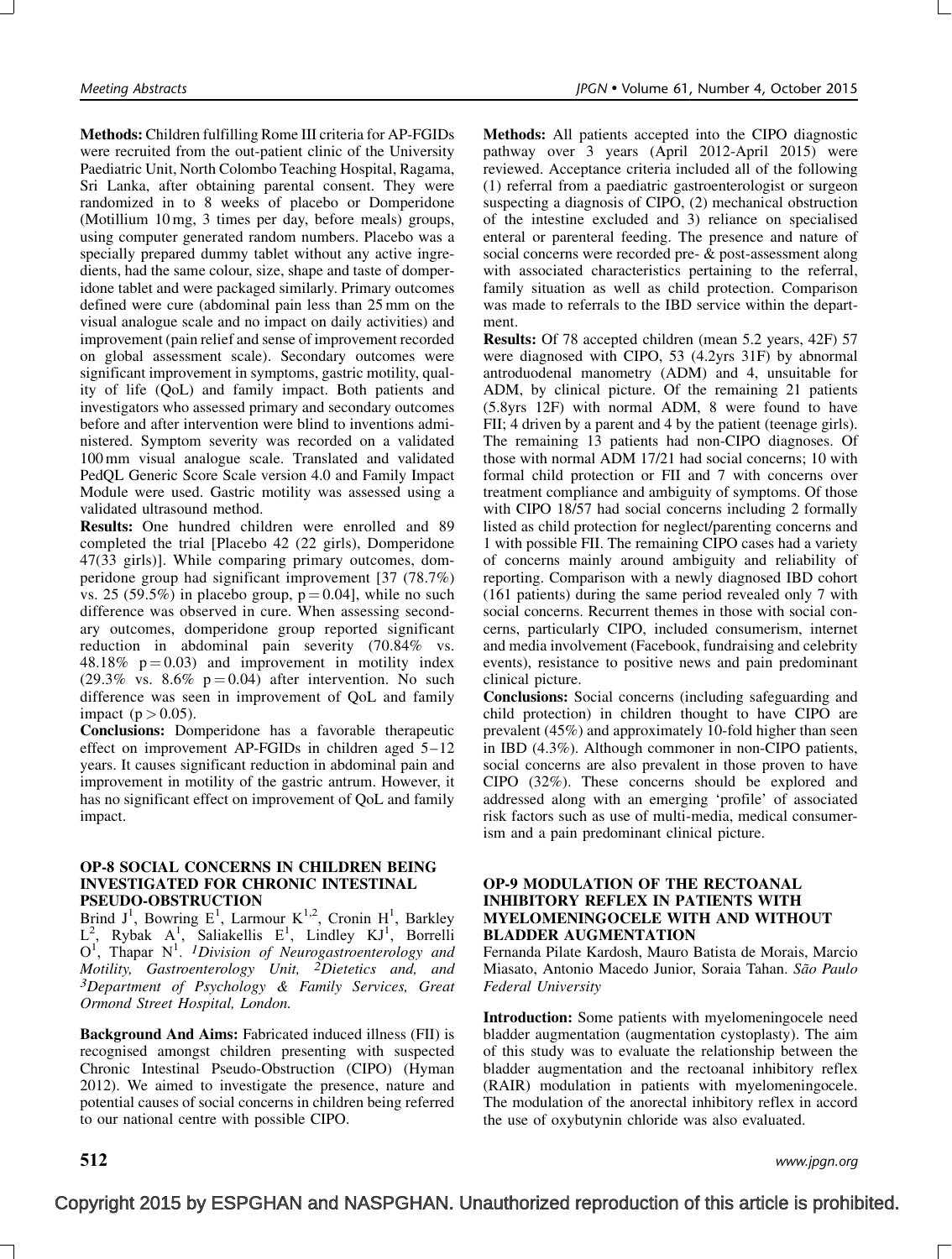Methods: It is a cross-sectional and comparative study. We studied a convenience sample consisting of 24 children and adolescents with myelomeningocele aged between 4 and 18 years. Ten of these 24 patients had surgery to expand the bladder. Anorectal manometry of perfusion were performed with 8-channel radial catheter (Dynamed<sup>®</sup>) in latex free protocol. The evaluation of the (RAIR) modulation was determined by inflating the balloon with 20 mL of air in rectal. The RAIR modulation was determined by duration (seconds) and amplitude (% relaxation) of RAIR.

Results: RAIR was present in all the patients. The duration of the RAIR (seconds) with 20 mL and 40 mL was similar in the both groups, with or without bladder augmentation  $(27.11 \pm 11.95; 27.37 \pm 9.29; p = 0.953 \text{ and } 30.32 \pm 7.30;$  $32.08 \pm 10.13$ ,  $p = 0.653$ ). The RAIR amplitude with 20 mL and 40 mL was lower in the patients with bladder augmentation than in patients without bladder augmentation  $(63.87 \pm 24.58; 82.31 \pm 15.94, p=0.036$  and  $68.06 \pm 14.80;88.93 \pm 16.31$ , p = 0.004). The patients who used oxybutynin chloride presented higher amplitude (% relaxation) in relation those did not used this drug, with  $20 \text{ mL}$  (80.91  $\pm$  15.37 and 65.21  $\pm$  25.73; p = 0.074) and 40 mL (85.78  $\pm$  15.96 and 73.05  $\pm$  19.29; p = 0.084), however, the statistic evaluation did not reach significance.

Conclusions: The RAIR modulation is different between patients with and without bladder augmentation. The use of oxybutynin chloride also appears to interfere in the RAIR, increasing its amplitude.

#### OP-10 EFFICACY AND SAFETY OF ENEMAS ADMINISTERED HIGH IN THE RECTUM FOR FECAL DISIMPACTION IN CHILDREN.

M. Landman M. Groeneweg. Department of Pediatrics, Maasstad Hospital Rotterdam, The Netherlands.

Aim: Efficacy and safety of enemas administered high in the rectum for fecal disimpaction in children was evaluated by a retrospective cohort study.

Methods: Between January 1, 2012 and January 1, 2014 all procedures were evaluated. All enemas were administered, using a standardized in-house protocol, so all procedures were performed in the same way. An enema high in the rectum was considered effective, if stool production exceeded the amount of stools that is regarded normal for the age and weight of the patient, and if the patient felt relieved after the production of stools.

A qualitative scale was used by the nursing staff to estimate the amount of stools produced by the patient ('none', 'little', 'normal', 'many'). Stool consistency was scored, using Bristol Stool Scale. Total stool production within 12 hours after enema was scored. Literature review was performed on efficacy and safety of enemas high in the rectum.

**Results:**  $N = 77$  procedures were evaluated in which all data were documented. Enemas were administered in  $N = 75$ children (36 girls/39 boys: mean age: 9.8 yr (3.6 - 19) (range)). Fecal impaction was present, defined as:

palpable mass in abdomen or in rectum and a history of low stool frequency.  $N = 25$  children were treated with more than one enema during the studied period. 68 % of enemas were effective for acute disimpaction. In 30 (45%) procedures, many stools were evacuated, in 15 (23%) procedures the amount was normal; in 18 (27%) procedures there was little stool production and in 3 (5%) procedures no stools were produced. In  $N = 11$  procedures the amount of stools produced was documented insufficiently. Procedurerelated complications were not seen. In literature no data were found on the efficacy or on safety of enemas administered high up in the rectum. Literature shows equal efficacy of high dose (oral) macrogol as compared to standard rectal enemas (not high up).

Conclusions: Enemas administered high up in the rectum are safe in all, and effective in a majority of patients for the management of fecal impaction in children. Prospective studies are needed to evaluate efficacy of enemas high up in the rectum as compared to high doses of macrogol for fecal disimpaction in children.

#### OP-11 DO TRAUMATIC LIFE EVENTS PREDISPOSE CHILDREN TO DEVELOP CONSTIPATION?

S. Rrajindrajith<sup>1</sup>, N.M. Devanarayana<sup>2</sup>, N.N. Rajapakshe<sup>3</sup>, M.A. Benninga<sup>4</sup>. <sup>1</sup>Department of Paediatrics, Faculty of Medicine, University of Kelaniya, Sri Lanka, 2Department of Physiology, Faculty of Medicine, University of Kelaniya, Sri Lanka, <sup>3</sup>Department of Medicine, Faculty of Medicine, University of Kelaniya, Sri Lanka, and <sup>4</sup>Department of Paediatrics, Emma Children's Hospital/Academic Medical Centre, Amsterdam, The Netherlands.

Background: The aetiology of functional constipation (FC) in children is not been fully understood.Exposure to physical, emotional and sexual abuse are known to predispose children to develop FC. No paediatric study has evaluated traumatic life events other than abuse as a potential predisposing factor for FC in children. We aimed to assess the association between traumatic life events and development of FC in children.

Methods: We conducted a cross sectional, school based study. Children aged 13–18 years were selected from four semi-urban schools in the Gampaha district, Sri Lanka. A validated, self-administered questionnaires were used for collect data on functional gastrointestinal disease and traumatic life events. FC was defined using the Rome III criteria.

Results: A total of 1792 children were included in the analysis [males 975 (54.4%), mean age 14.4 years, SD 1.3 years]. Out of them, 138(7.7%) had FC. Prevalence of FC was significantly higher in those exposed to traumatic life events compared to controls  $(53.6\% \text{ vs.}32.9\%, p < 0.0001)$ . Traumatic life events such as parents living separately (13.4% vs. 7.12%,  $p = 0.038$ ), living in a boarding house  $(10.1\% \text{ vs. } 1.6\%, p = 0.049)$ , liquor abuse by parents  $(14,8\%$  vs. 6,3%,  $p < 0.0001$ ), witnessing a murder  $(16.7\% \text{ vs. } 3.9\%, p = 0.002)$ , child labour  $(13.9\% \text{ vs. } 7.3\%,$ 

www.jpgn.org  $513$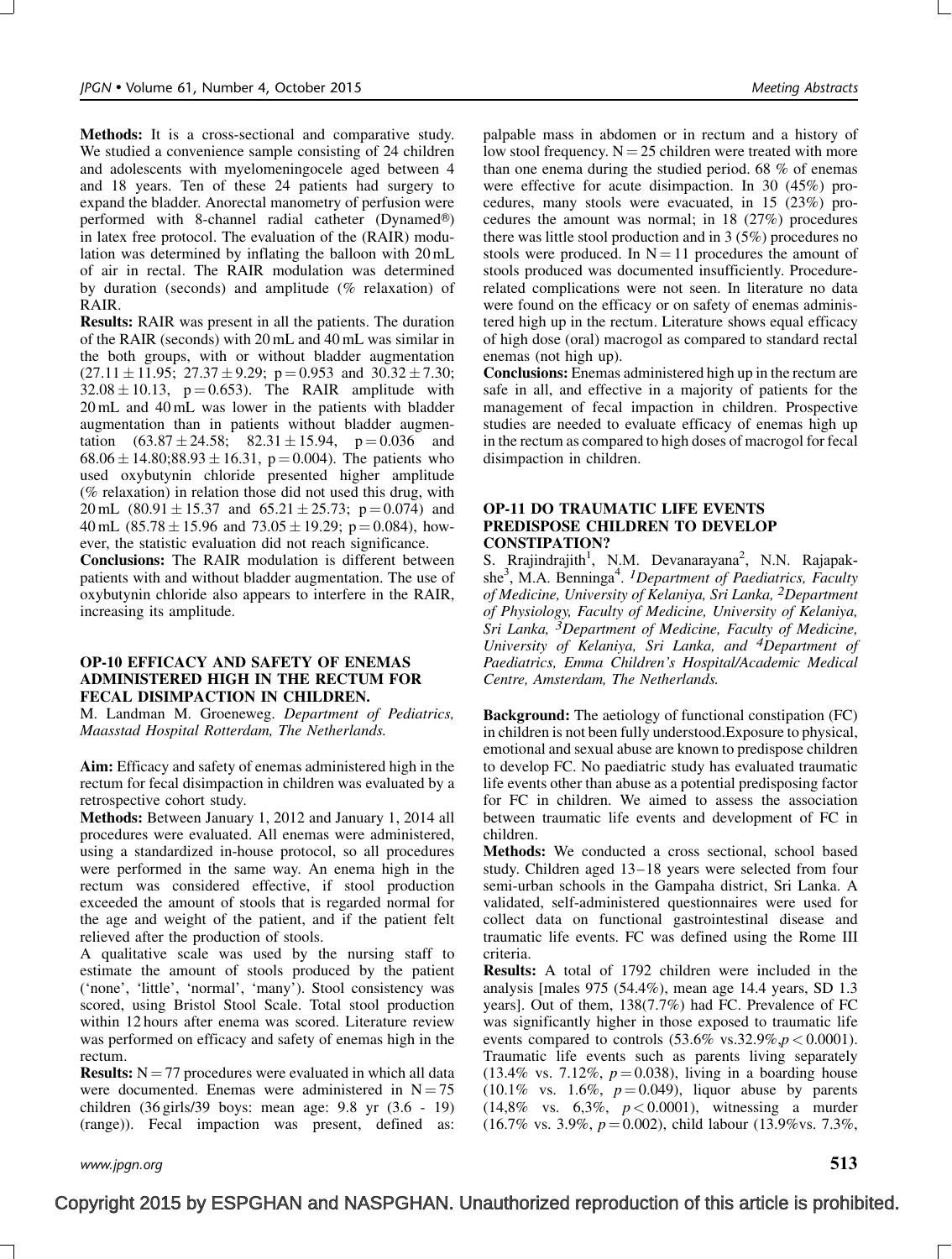$p = 0.02$ ) and ill-treated by parents (27.5% vs. 7.3%,  $p < 0.0001$ ) were shown to predispose children to develop FC. Parental substance abuse (12.8% vs. 7.4%), domestic violence (14.8 vs. 7.5%) were not associated with FC  $(p > 0.05)$ .

Conclusions: FC is associated with childhoodtraumatic experiences. This provides further insight intohow traumatic childhood events are associated withdevelopment and perpetuation of FC in children.

#### OP-12 PREVALENCE OF FUNCTIONAL CONSTIPATION IN INFANTS AND TODDLERS IN SRI LANKA

Hannah A.W. Walter<sup>1</sup>, Anne Hovenkamp<sup>1</sup>, Shaman Rajindrajith<sup>2</sup>, Niranga M. Devanarayana<sup>3</sup>, Nimna N. Rajapakshe<sup>4</sup>, Marc A. Benninga<sup>1</sup>. *1Department of* Pediatrics, Emma Children's Hospital, Academic Medical Centre, Amsterdam, The Netherlands, 2Department of Medicine, Faculty of Medicine, University of Kelaniya, Ragama Sri Lanka, <sup>3</sup>Department of Physiology, Faculty of Medicine, University of Kelaniya, Ragama, Sri Lanka, and 4Department of Medicine, Faculty of Medicine, University of Kelaniya, Ragama Sri Lanka.

Objective: To determine the prevalence of functional constipation (FC) in toddlers in Sri Lanka and to identify risk factors associated with the development of FC, such as demographic features, social and economic factors.

Methods: Children between 7 months and 5 years of age were selected from 14 well baby and vaccination clinics in the Gampaha District, Sri Lanka. Data were collected using a self-administered questionnaire. The questionnaire contained questions regarding the child's bowel habits, socio-demographic characteristics as well as physical and verbal violence against mother and/or child. Functional constipation was diagnosed according to ROMEIII criteria.

Results: A total of 1151 toddlers were included in the analysis, (female  $n = 588$  [50,8%], mean age 21,7 months, standard deviation [SD] 12,5 months). A total of, 92 children (8,0%) fulfilled the Rome III criteria for FC. The prevalence of constipation was significantly and independently associated with first birth order (9,6% vs. 6,5%  $p = 0.026$ ), underweight  $[<2SD]$  (15,0% vs. 7,1%,  $p = 0,004$ ) and living in an urban residence  $(9.5\%$  vs. 5,8%,  $p = 0.023$ ). Odds ratios [OR] and 95% confidence intervals [CI] are were respectively 1,61 (CI; 1,02–2,53), 2,53 (CI; 1,45–4,41), 1,70 (CI; 1,08–2,69). Toddlers being overweight, being subject to violence or with mothers subject to violence illustrated higher prevalence of FC, but p-values were >0,05. No association was found with gender, age, parental age, parental education level, shortage in income and quality of relationship between parents.

Conclusions: Functional constipation is a significant health problem in toddlers in Sri Lanka, concerning 8 percent of its population between 7 months and 5 years old. Toddlers being first born, underweight and living in an urban area show a significant higher risk for FC.

#### OP-13 REFLUX AND ESOPHAGEAL MOTILITY PATTERNS IN CHILDREN WITH ESOPHAGEAL ATRESIA

U. Krishnan<sup>1,2</sup> S. Tong<sup>2</sup>. <sup>1</sup>Sydney children's Hospital, Australia, and 2University of New South Wales, Australia.

Background: gastresophageal reflux disease (GERD) and esophageal dysmotility are common in patients with esophageal atresia. The aim of this study was to evaluate GERD and esophageal motility patterns in children with EA using combined pH-impedance (pH-MII) monitoring and high resolution esophageal manometry (HREM) respectively. As a secondary aim the reflux patterns and distal baseline impedance (DBI) demonstrated in MII-pH in EA patients were compared with those of normal children with suspected GERD

Methods: A retrospective chart review was done on 35 patients with EA and 35 age and sex matched normal controls with suspected GERD. All patients underwent a 24 hour pH-MII monitoring. If patients were on proton pump inhibitor (PPI) therapy, it was continued during the study. 8 of the EA patients also underwent HREM. Impedance data were compared between both cohorts. Endoscopy, clinical symptoms and patient demographics data was also collected.

Results: In the EA cohort, the median age was 53 months, with 21 males and the majority (71.4%) had Type C EA. 85.7% of the EA cohort and 40% of the control group were on PPI therapy during the pH-MII study. pH-MII testing showed a total of 1457 retrograde bolus movement (RBM), of which only 14.3% was acidic in the EA cohort. In the control group there were 1482 RBMs of which 46.3% was acidic. There was no significant difference in the total RBMs between the two groups. Acidic RBMs was significantly lower in the EA group (208) compared to the control group (689),  $p = 0.0008$ , and non-acid reflux index (NA RI) was significantly higher inEA children 1.1(0.0–7.8) compared to controls  $0.6(0.0-5.7)$ ,  $p = 0.0046$ . There was no significant difference in total RBM, acid reflux index (ARI), and number of proximal reflux episodes between EA patients with and without fundoplication, long gap, esophagitis on biopsy and those on or off PPI. In EA patients out of total 1183 total symptom occurrences only 335 (28%) were associated with RBM. The mean DBI was significantly lower in EA 1029.6 (410.9SD)  $\Omega$  compared to controls 2998.2 (1028.8SD)  $\Omega$  with suspected GERD,  $p < 0.0001$ . By logistic regression only PPI use had a significant effect on DBI, p < 0.0001. None of the GER (ARI, NARI, or RBM) or bolus transit (mean acid clearance time (MACT), and bolus clearance time (BCT)) parameters or age had a significant effect on DBI. HREM was abnormal in all EA patients and demonstrated either aperistalsis, pressurization, weak peristalsis with small or large breaks or only distal peristalsis in those studied. 4 out of 8 EA patients had different peristaltic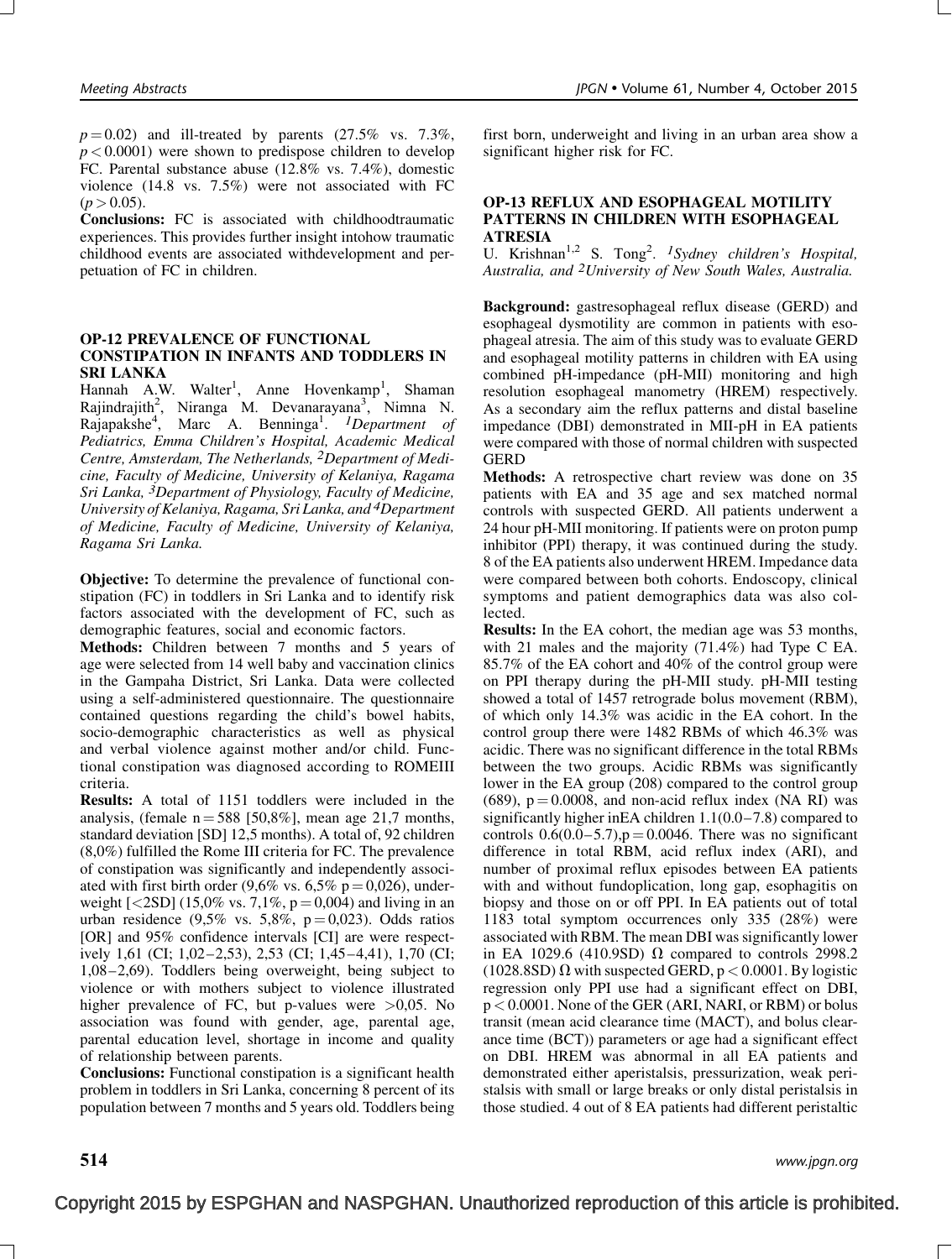patterns for their solid swallows compared to their liquid swallows in HREM.

Conclusions: pH-MII testing allowed increased detection of non-acid reflux events in EA patients which would have been missed with standard pH monitoring alone. NARI was the only reflux parameter which was significantly higher in the EA cohort compared to the control group with suspected GERD, but the clinical significance of NAR in EA patients remains to be determined. Majority (72%) of gastrointestinal symptoms in EA patients were not temporally related to RBM in pH-MII testing. DBI was significantly lower in EA patients compared to controls, however its clinical relevance remains to be determined. Esophageal motility as determined by HREM was abnormal in all EA patients.

#### OP-14 EFFECT OF TUBE-FEEDING ON BOLUS CLEARANCE TIME IN NEUROLOGICALLY IMPAIRED CHILDREN VERSUS NORMAL CHILDREN

L.N. Michelle Tan, Janelle M. Liwanag, S.H. Quak, Marion M. Aw. National University Health System, Singapore.

Aim: Neurologically impaired children are at increased risk of gastro-esophageal reflux disease (GERD). Pathogenic factors that can lead to GERD include transient lower oesophageal sphincter relaxation and impaired oesophageal clearance. Previous studies had suggested that neurologically impaired children have increased bolus clearance time (BCT). The aim of our study is to determine the effect of (naso-gastric) tube-feeding on BCT in these children.

Methods: Retrospective review of the multi-channel intraluminal impedance-pH (MII-pH) results of the paediatric population performed from January 2012 to December 2014. Results: A total of 71 studies were performed. 7 studies were excluded from data analysis as these children had previous fundoplication which is known to alter oesophageal peristalsis. Of the 64 analysed, 33 were in neurologically impaired children and 32 were male. The median (range) age was 1.35 (0.03–18.58) years. 60 (93.75%) children were less than 5 years old at the time of the study.

In our cohort, all the neurologically impaired children were tube-fed. 41 (68.75%) of the children were tube-fed; bolus fed (n = 30), continuous naso-gastric (n = 7) or naso-jejunal  $(n = 4)$ . Based on the MII-pH results, 16 children (25%) were diagnosed to have GERD. 9 of the neurologically-impaired children had GERD while 7 of the neurologically normal children had GERD. There was no difference in the means of the ''median BCT'' in neurologically impaired versus normal children (10.42 (SD 4.27) vs 9.18 (SD 2.12) seconds,  $p = 0.144$ , or in those with or without GERD based on MIIpH, regardless of underlying neurological status.

Conclusions: Our data suggest that BCT in neurologically abnormal children who are tube-fed do not appear to be longer than neurologically normal children, or associated with an increased risk of GERD. This suggests that other mechanisms have a greater role in conferring the increased risk of GERD in this population. Of note, ''median BCT''

values were also shorter in our population of predominantly young children of age less than 5.

#### OP-15 FEATURES OF AEROPHAGIA MEASURED WITH MULTICHANNEL PH-IMPEDANCE IN **CHILDREN**

Anna Rybak<sup>1,2</sup>, Carlos Tutau Gomez<sup>2,3</sup>, Keith Lindley<sup>2</sup>, Nikhil Thapar<sup>2</sup>, Mohamed Mutalib<sup>4</sup>. *1Department of* Gastroenterology, Hepatology, Nutrition Disorders and Paediatrics, Children's Memorial Health Institute, Warsaw, Poland, 2Neurogastroenterology and Motility Division, Great Ormond Street Hospital, London, UK, 3Department of Paediatric Gastroenterology and Nutrition, Hospital Cruces, Baracaldo, Vizcaya, Spain, and 4Department of Paediatric Gastroenterology, Evelina London Children's Hospital, UK.

Introduction and Aim: Diagnosis of aerophagia is based on clinical symptoms and described in Rome III Criteria. The aim of this study was to estimate the normal and pathological values for air swallows measured with pH-impedance in children.

Material and methods: We analysed features of air swallowing in pH-impedance for patients hospitalized in the Great Ormond Street Hospital in 2008–2014, with the clinical symptoms of aerophagia, who have met the Rome III Criteria. Children with pH-impedance performed due to other gastrointestinal conditions (GORD, Abdominal pain, food allergy and asthma) and had normal studies comprised the control group. The exclusion criteria were: neurological, metabolic or genetic disorders, previous oesophageal surgery including fundoplication, connective tissue disorders and studies lasting less than 16 hours in duration

All studies were re analysed manually, meals were excluded from analysis. Total number of air swallows (in upright and recumbent position); mixed swallows, gastric belching and supragastric belching were counted. The results were presented as total number of episodes and as median number of episodes per hour.

Results: Impedance recording of 10 patients (7 males) with clinical aerophagia and control group of10 children (7 males) were analysed. Mean age of patients was 10 years (4.5–13.5) and 7 years in control group  $(4.5-17 \text{ years})$ . Mean  $(\pm SD)$ recording time for patients 21.3 hrs  $(\pm 2.3)$  for control 21.2 hrs  $(\pm 1.2)$ . Total number of liquid reflux (mean  $\pm$  SD) for patients 46.9 ( $\pm$ 22.6), control 27.6 ( $\pm$ 15.4) p = 0.028. The median of total air swallows per hour was 30.35 (IQR: 22.6 to 43.50) in patients with aerophagia and 7.33 (IQR: 5.43 to 9.9) in control group. There were significant differences in total number of air swallows, as well as in supragastric belches between the groups  $(p = 0.0001$  and  $p = 0.001$ , respectively). Both air swallows and gastric belches were significantly more often observed in boys (median for boys 20.92 and 1.06; for girls 7.20 and 0.34;  $p = 0.02$  and  $p = 0.006$ , respectively).

Conclusions: pH-impedance is an important diagnostic tool in the measurement of gas and fluid movement in the oesophagus. Hereby we showed suitability of pH-impedance

www.jpgn.org  $515$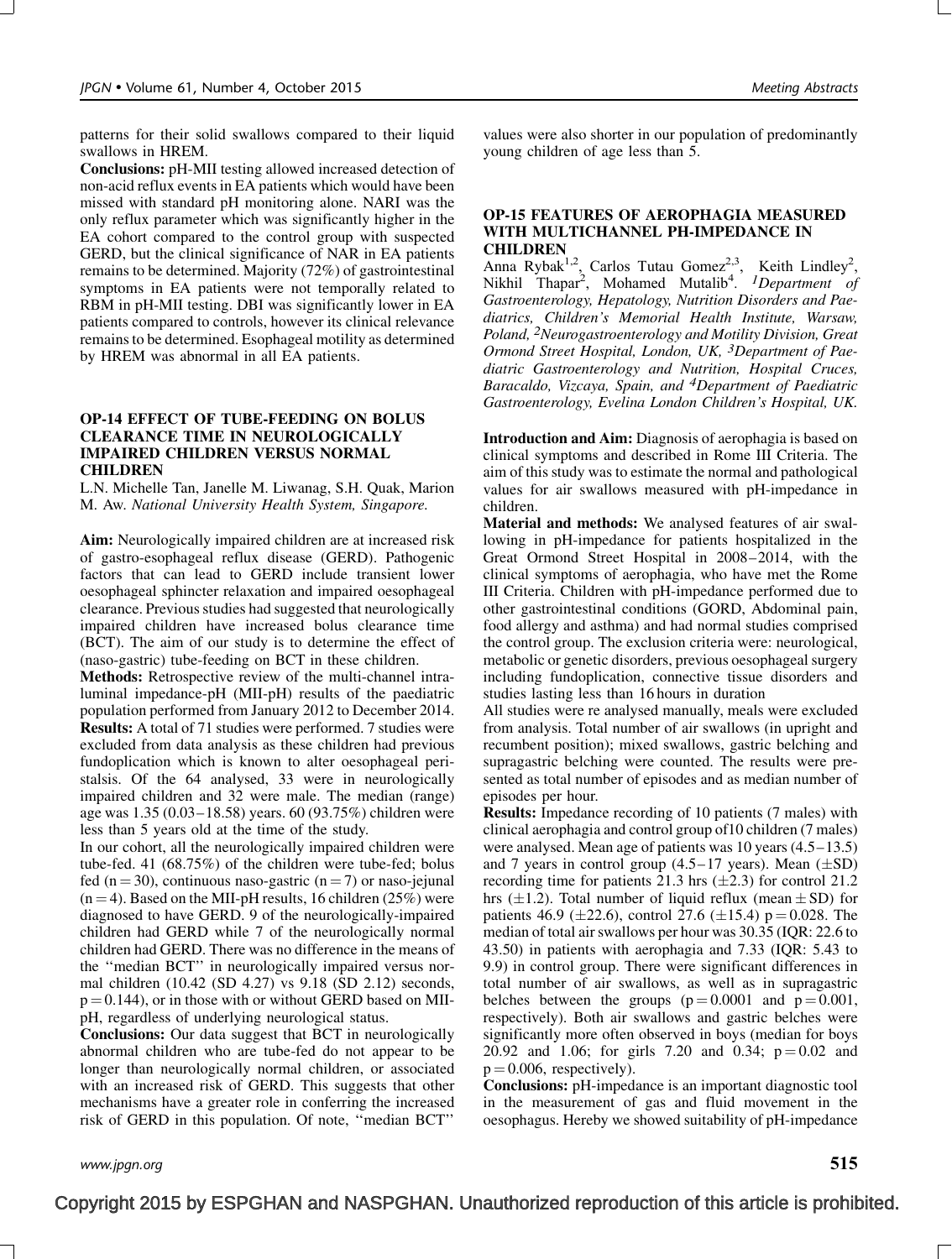in the assessment of children with clinically diagnosed aerophagia.

#### OP-16 DIETARY INTERVENTION USING THE LOW FODMAP DIET VERSUS THE ''MILK, EGG, WHEAT AND SOYA FREE'' DIET FOR TREATMENT OF FUNCTIONAL GUT DISORDERS A SINGLE CENTRE EXPERIENCE

K. Keetarut, F. Kiparissi, S. McCartney, C. Murray. University College London Hospital

Introduction: The adolescent clinic is a tertiary referral clinic including patients with a wide variety of complex gastroenterology conditions predominantly tertiary referrals fromGreat Ormond Street Hospital transition clinic.

Purpose: To assess the benefit of the low FODMAP diet versus the ''Milk, egg, wheat and soya'' (MEWS) free diet for symptom control in patients with functional gut disorders and/or food allergy from June 2013 to June 2015.

Methods: A total of 436 patients were seen during this time period for dietetic advice and the age range varied from 13–21 years old with 43terms of diagnosis used. These included the broad categories of inflammatory bowel disease, food allergy, functional gut conditions, congenital gut disorders, autoimmune disorders and oncology conditions. For functional gut disorders/food allergy there were 14 terms used which varied from ''Functional gut disorder'' to ''Irritable bowel syndrome'' and also included patients with delayed gastric emptying. For patients with food allergy the terms ''multiple food allergy'' or EosinophilicOesophagitis or Colitis were used. A total of 40 patients with functional gut disorders were referred for the MEWS or low FODMAP diet. The efficacy of the diet was measured using a symptom scale pre and post dietary intervention assessing if patients symptoms changed from nil/mild/moderate tosignificant. The results indicate whether the presenting predominant symptom e.g., bloating, constipation or abdominal pain improved following the dietary intervention.

Results: A total of 29 patients were seen for the ''MEWS'' free diet.These were 17 functional, 3 food allergy, 6 IBS, 2 EosinophilicOesophagitis, 1 oncology patient. The age ranged from 14 to 21 and average ageat treatment was 16.6 years old with 11 males and 18 females. 13 patients were referred for the low FODMAP diet. The patients referred for the low FODMAP diet were 7 with a functional gut disorder, 5Irritable Bowel Syndrome and1 EosinophilicColitis.The age range was 14 to 19 years old with average age at treatment 16.3 years old. There were 6 males and 7 females. The success rate of the MEWS diet measured by reported significant improvement in predominant presenting symptom was 14/29 (48.2%),moderate 4/29 (13.7%) mild 2/29(6.9%) and 9/29 (31%) nil improvement. For the low fodmap diet 6/13 (46.1%) of patientsreported a significant improvement in symptoms,0/13 (0%) moderate,mild 2/13 (15.4%)and 5/13 (38.5%) had nil improvement.

Conclusions: This review suggests that although there were larger referral rates for the MEWS diet both the MEWS and low FODMAP diet appear to beequally effective dietary approaches for treating patients with functional gut disorders and/or food allergy.

#### OP-17 INFANT DYSCHEZIA IN SRI LANKAN CHILDREN: EPIDEMIOLOGY AND RISK FACTORS

Anne Hovenkamp<sup>1</sup>, Hannah A.W. Walter<sup>1</sup>, Niranga M. Devanarayana<sup>2</sup>, Shaman Rajindrajith<sup>3</sup>, Marc A. Benninga<sup>1</sup> . 1Department of Paediatrics, Emma Children's Hospital/Academic Medical Centre, Amsterdam, The Netherlands, 2Faculty of Medicine, Department of Physiology, University of Kelaniya, Ragama, Sri Lanka, and  $3$ Faculty of Medicine, Department of Paediatrics, University of Kelaniya, Ragama, Sri Lanka.

Objectives: Little is known regarding functional gastrointestinal diseases in infants, especially in developing countries. Our aim was to assess the prevalence of infant dyschezia in relation to bowel habits and sociodemographic factors in a representative community sample in Sri Lanka. Methods: A multicentre cross-sectional study was conducted among mothers of 0 -7-month-old infants, attending 14 growth monitoring and immunization clinics in Gampaha District, Sri Lanka. A self-administered questionnaire was used to determine gastrointestinal symptoms, the infant's bowel habits and sociodemographic characteristics for a total of 1004 infants. The questionnaire was translated to the native language (Sinhala) and pretested. Infant colic and infant dyschezia were diagnosed according to the Rome III criteria. Results: The prevalence of infant dyschezia in Sri Lanka was 4.3%. An infant was more likely to suffer from infant dyschezia if he or she was formula-fed (9.6% vs. 7.8% in breast fed and 4.2% in those on additional foods,  $P = 0.025$ ) or had a highly educated father (mean years of education 13.5 [SD 4.0] vs. 12.3 [SD 2.6] in unaffected children,  $P = 0.005$ ). No significant association was found between infant dyschezia and age, sex, gestational age, birth order, birth weight, current weight, and presence of domestic violence  $(P > 0.05)$ . Conclusions: Infant dyschezia is a significant health problem in Sri Lanka affecting approximately 4.3% of healthy infants. Infants with infant dyschezia are more likely to be formula-fed and have a highly educated father.

#### OP-18 THE COMBINATION OF SCGOS/LCFOS AND FERMENTED INFANT FORMULA SOFTENS STOOLS OF INFANTS COMPARED TO UNFERMENTED INFANT FORMULA WITHOUT SCGOS/LCFOS

Alfonso R. Herrera<sup>1</sup>, Thomas Ludwig<sup>2</sup>, , Hetty Bouritius<sup>2</sup>, Rocio P. Rubio<sup>3</sup>, Antonio Muñoz<sup>4</sup>, Massimo Agosti<sup>5</sup>, Gianluca Lista<sup>6</sup>, Luigi T. Corvaglia<sup>7</sup>, Juan L.P. Navero<sup>8</sup>. <sup>1</sup>Instituto Hispalense de Pediatria, Sevilla, Spain, <sup>2</sup>Nutricia Research, Utrecht, The Netherlands,  $3$ Servicio de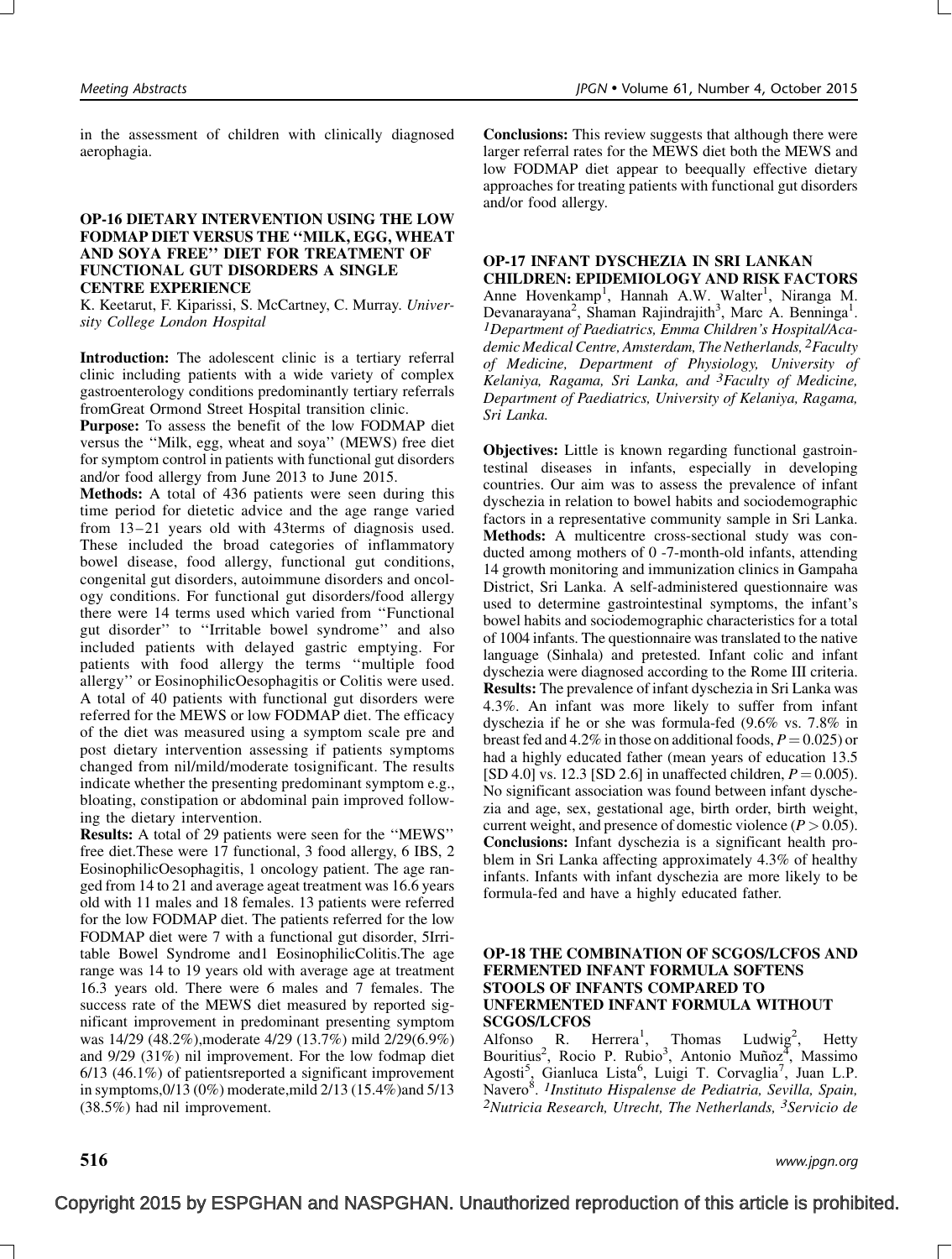Pediatría, Hospital Quiron, Barcelona, Spain, <sup>4</sup>Department of Pediatrics, Hospital Clínico Universitario San Cecilio, Granada, Spain, 5Neonatologia e Terapia Intensiva Neonatale, Polo Universitario F. Del Ponte, Varese, Italy, 6Terapia Intensiva Neonatale, Ospedale dei Bambini Vittore Buzzi, ICP-Milano, Italy, 7 Intensive Therapy Unit, Hospital S. Orsola Malpighi, Bologna, Italy, and 8Jefe de Servicio de Pediatría, Hospital Universitario Reina Sofia, Córdoba, Spain.

Objectives and study: Hard stools can be commonly observed in formula-fed infants, but rarely in breast fed infants. The effects on stool frequency and stool consistency of a novel infant formula were evaluated in a randomized, controlled, double-blind, multicenter, parallel-group, intervention study on gastrointestinal (GI) tolerance. The novel infant formula (FF $+$ ) combined fermented formula (Lacto $fidus<sup>TM</sup>$  with short-chain galacto-oligosaccharides and long-chain fructo-oligosaccharides (scGOS/lcFOS, ratio 9:1, 0.8 g/100 ml).

Methods: Healthy, term infants aged 0-28 days were randomized after parent's autonomous decision to discontinue breastfeeding, to receive either infant formula with scGOS/lcFOS and 30% fermented formula (FF+,  $n = 95$ infants), or infant formula without fermented formula and scGOS/lcFOS (IF-,  $n = 105$  infants). Exclusively breast fed infants ( $n = 100$ ) were included as a reference group. Parents completed standardized diaries with daily entries on stool consistency and frequency until 17 weeks of age. Stool consistency was rated on a five point scale. Starting at an age of 4 weeks, the distributions of the weekly average of the daily mean stool consistency, and distributions of the daily average number of stools were compared between intervention groups. Results: Based on low GI symptom-scores and adverse events, the newly-developed infant formula  $FF+$  was well tolerated. The average stool consistency of infants fed with FF+ was closer to the breast fed reference group, and had a significantly softer median stool consistency than IF- fed infants from 4 weeks of age for the remaining study period (Mann Whitney,  $p \leq 0.005$ ). From 9 weeks of age, FF+ fed infants had a significantly higher median stool frequency than IF- fed infants (Mann Whitney,  $p \leq 0.05$ ).

Conclusions: The specific combination of 30% fermented formula with scGOS/lcFOS yielded stool consistencies closer to that of breastfed infants, and significantly softer stools than those of infants fed a standard formula.

#### OP-19 APPLICABILITY OF THE ROME III CRITERIA IN CHILDREN PRESENTED WITH RECURRENT ABDOMINAL PAIN FOR A RANDOMIZED CONTROLLED GROUP INTERVENTIONAL STUDY

Carsten Posovszky<sup>1</sup>, Vreni Roesler<sup>1</sup>, Andrea Kresz<sup>1</sup>, Claudia Calvano<sup>2</sup>, Petra Warschburger<sup>2</sup>. <sup>1</sup>University Medical Centre Ulm, Pediatric Gastroenterology, Ulm, Germany, and 2University of Potsdam, Department Psychology, Counseling Psychology, Potsdam, Germany.

Background: Functional abdominal pain (FAP) according to the paediatric ROME III (pRIII) criteria appears to be highly prevalent among school children. The differentiation between organic and functional abdominal pain is a challenge. Indeed, the capacity of the pRIII criteria to identify patients with FAP is still debated.

Aim of the study: In order to select patients presented with recurrent abdominal pain for an interventional study for children with FAP[1] we performed a thorough examination and investigated the applicability of the pRIII criteria.

Methods: Since March 2014, 232 patients (ages 7–12 years) presenting with unexplained cause of recurrent abdominal pain were included from 5 paediatric gastroenterology centres. Following a stepwise approach, medical history, red flags signs, thorough examination, laboratory and extended diagnostics were assessed to rule out organic causes of abdominal pain.

Results: Here we present the first medical screening data of 47 patients (19 boy, mean age 10 years) from one centre. In addition to the assessment of the medical history, red flag signs, blood, urine and stool analysis most children also received abdominal ultrasound and lactose-/fructose testing. Thereafter 40 patients could be classified according to the pRIII symptom clusters in irritable bowel disease (5 (11%)), functional dyspepsia (1 (2%)), functional abdominal pain (19  $(40\%)$  and functional abdominal pain syndrome  $(15(32\%)$ . In 5 (11%) patients organic, in 6 (13%) combined organic and functional, in 34 (72%) functional, in 1 (2%) spontaneous recovery and 1 (2%) other clinical diagnosis were established. The high burden and psychological stress of this patient group is reflected by the fact, that 49% of the children did not regularly appear class and missed 3.5 school days per month. Red flags were found in 13 children (27%), but only in 3 out of 13 an organic cause could be identified. Two children with organic cause did not present red flag signs. Notably, only 27 patients (57%) were eligible for the interventional study after the medical screening.

Conclusions: First, we would recommend a thorough ''standardized'' examination of each child with unexplained chronic abdominal pain as we still found organic causes of abdominal pain in our selected cohort of patients supposed to have FAP and referred for a group interventional study. Second, a considerable number of FAP patients also presented red flag signs. Thus, further validation studies of pROME criteria in children are needed to increase the evidence quality and thereby improve paediatric care for FAP.

#### OP-20 THE ASSOCIATION BETWEEN ADVERSE LIFE EVENTS AND ABDOMINAL PAIN-PREDOMINANT FUNCTIONAL GASTROINTESTINAL DISORDERS

N.M. Devanarayana<sup>1</sup>, S. Rajindrajith<sup>2</sup>, M.A. Benninga<sup>3</sup> . 1Department of Physiology Faculty of Medicine, University of Kelaniya, Sri Lanka, 2Department of Paediatrics Faculty of Medicine, University of Kelaniya, Sri Lanka, and 3Department of Paediatrics, Emma Children's Hospital, Academic Medical Centre, Amsterdam, The Netherlands.

www.jpgn.org  $517$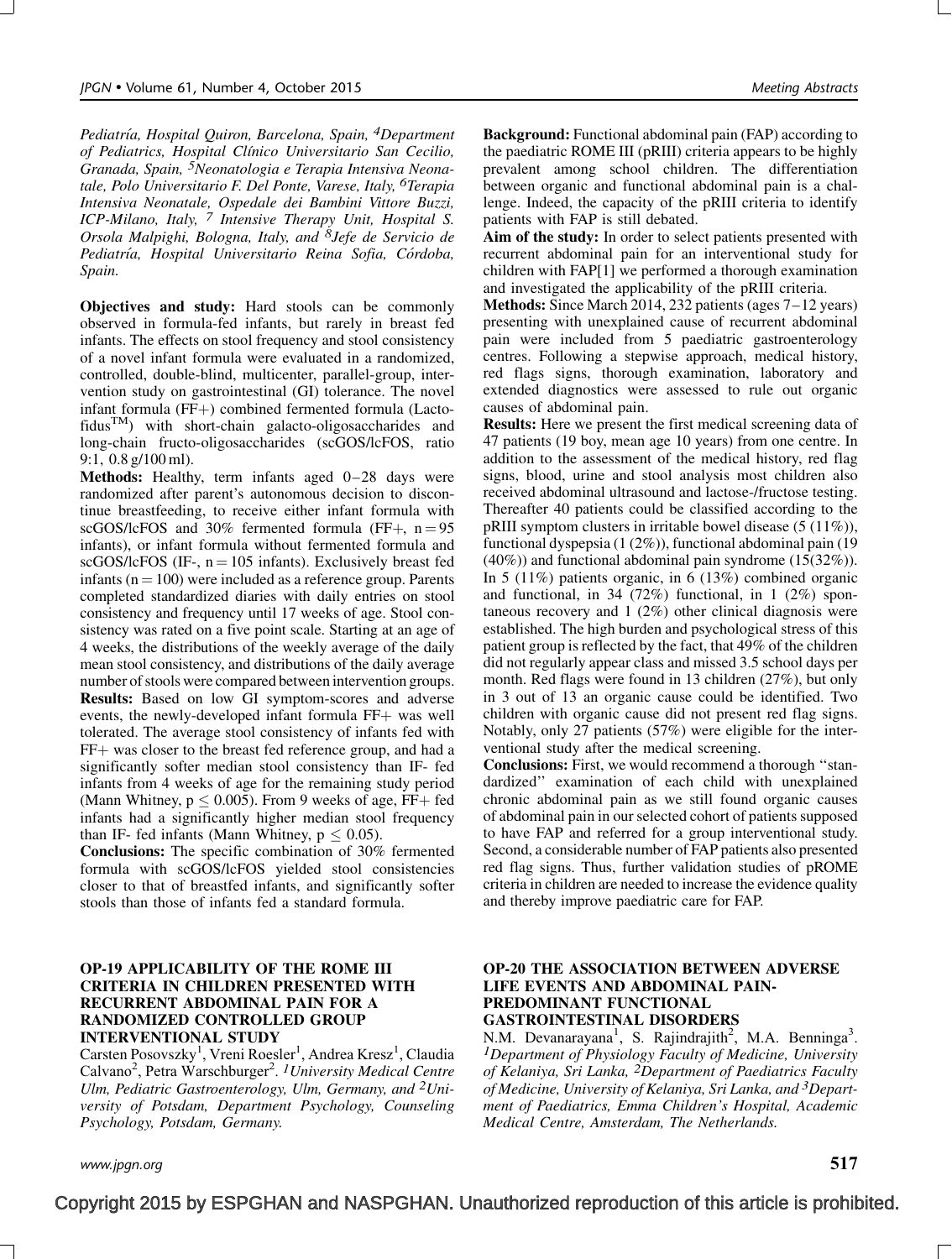Background: Abdominal pain-predominant functional gastrointestinal disorders (AP-FGIDs) are a common public health problem in children. The precise aetiology of AP-FGIDs is far from clear. Psychological stress and all forms of child abuse are known predisposing factors to develop AP-FGIDs. The main objective of this study is to study the association between adverse life events (ALEs) and development of AP-FGIDs.

Methods: A cross sectional, school based study was conducted in Gampaha district of Sri Lanka. All children aged 13–18 years were recruited from four randomly selected semi-urban schools in the district after obtaining consent from parents, school administration and children themselves. A translated and validated, self-administered questionnaire consisting of four parts was used for data collection. Part I was the Rome III questionnaire for functional gastrointestinal disorders, self-report form for children above 10 years. Part II was a questionnaire on exposure to adverse life events. Part III was the Sinhala (the native language) version of the PedsQL, Pediatric Quality of Life Inventory 4.0 (Generic Core Scales). Part IV was the Child Somatization Inventory. The questionnaire was administered under examination setting to ensure confidentiality and privacy. Research assistant were present during filling the questionnaire for provide assistance and verifications. AP-FGIDs were defined using the Rome III criteria.

Results: A total of 1792 children were included in the analysis (males 975 [54.4%], mean age 14.4 years, SD 1.3 years years). Out of them, 305 (17.0%) had AP-FGIDs. ALEs that showed a significant association with AP-FGIDs include, parental substance abuse (25.1% vs. 16.0% in controls,  $p = 0.015$ ) and domestic violence (28.5% vs.  $16.1\%, p = 0.02$ . Children with AP-FGIDs exposed to ALEs have a higher somatization index compared to children not exposed to ALEs (16.9 vs. 13.4,  $p = 0.003$ ), and a lower overall health-related quality of life (HRQoL) score (81.8 vs. 85.1,  $p = 0.02$ ). The scores they obtained for psycho-social  $(86.4 \text{ vs. } 92.4, p < 0.0001)$  and emotional (72.5 vs. 77.7,  $p = 0.03$ ) domains of the HRQoL were also lower than that of children with no such experiences.

Conclusions: Exposure to ALEs predispose children to develop AP-FGIDs. Experience of childhood ALEs deleteriously affects the HRQoL and somatization of children with AP-FGIDs.

#### OP-21 QUALITY OF LIFE BEFORE AND AFTER BIOFEEDBACK TREATMENT IN MYELOMENINGOCELE PATIENT

Zubiri C. E, Bigliardi R, Miculan S, Nanfito G. Children Hospital Sor Maria Ludovica, La Plata, provincia de Buenos Aires

Introduction: Myelomeningocele is the most common birth defect that causes physical disability, causing fecal incontinence and thus preventing the social integration of these children and adolescents since they reach adulthood being incontinent.

Objective: To improve the quality of life and manometric values after biofeedback therapy.

Method: longitudinal, prospective, analytical and experimental study. The study includes children 5 to 15 years with myelomeningocele and fecal incontinence and their parents. After obtaining informed consent and assent, the PedsQMtm generic questionnaire was applied and anorectal manometry and initial biofeedback sessions were then conducted. After treatment completion, the questionnaire was applied again aforementioned. The analysis was done following the Student test and Fisher and Chi square.

Results: A total of 17 patients aged between 5 and 15 years and their parents were included in the study. Initially all the patients presented fecal incontinence using diapers and did not use toilet.

Only 3 children requiring the use of wheelchairs to roam and 2 orthopedic equipment; the remaining 12 (70.6%) walked without any equipment.

After treatment, all patients improved their fecal incontinence and nine of them stop using diaper  $(P = 0,0005674)$ . All started the use of the toilet  $(P = 0.0000001)$ .

Comparing manometric results to begining and the end of treatment with biofeedback we improved voluntary contraction and sensitivity With a P value of 0.00002 and 0.004 respectively. With these results we can prove that there is relationship between biofeedback treatment and improvement in the sensivity and voluntary contraction.

As to test quality of life of children and parents at the beginning and end of treatment, statistically significant differences were observed. It follows from this analysis that there is an improvement in the quality of life for both children and parents after the treatment with biofeedback. But this improvement was most noticeable in the parents than children.

Conclusions: Clinical improvement and manometry data provides highly significant values. The improvement in quality of life is more notable in the parents. Perhaps these children have developed strategies and stronger psychosocial skills than their parents, because they were born with the disorder and assume daily as such. Unlike parents who encounter this unexpected situation in their lives.

#### OP-22 PERCEPTIONS AND KNOWLEDGE ABOUT CONSTIPATION IN ARGENTINE PEDIATRICIANS. RESULTS OF A PRELIMINARY SURVEY.

Boggio Marzet Christian, MD, Prieto Cunello Valeria, MD, Ticona Huaquisto Lized, MD, Basaldúa María Teresa, MD. Pediatric Gastroenterology & Nutrition Section. Pediatrics Division. Hospital General de Agudos ''Dr. I. Pirovano''. Buenos Aires. Argentina.

Introduction: Constipation is a frequent cause of medical consultation in pediatric practice. However a lack of knowledge about good practice in the management and treatment of these patients is evidenced.

Aim: To evaluate the knowledge, attitudes and current practices of pediatricians with regard to constipation.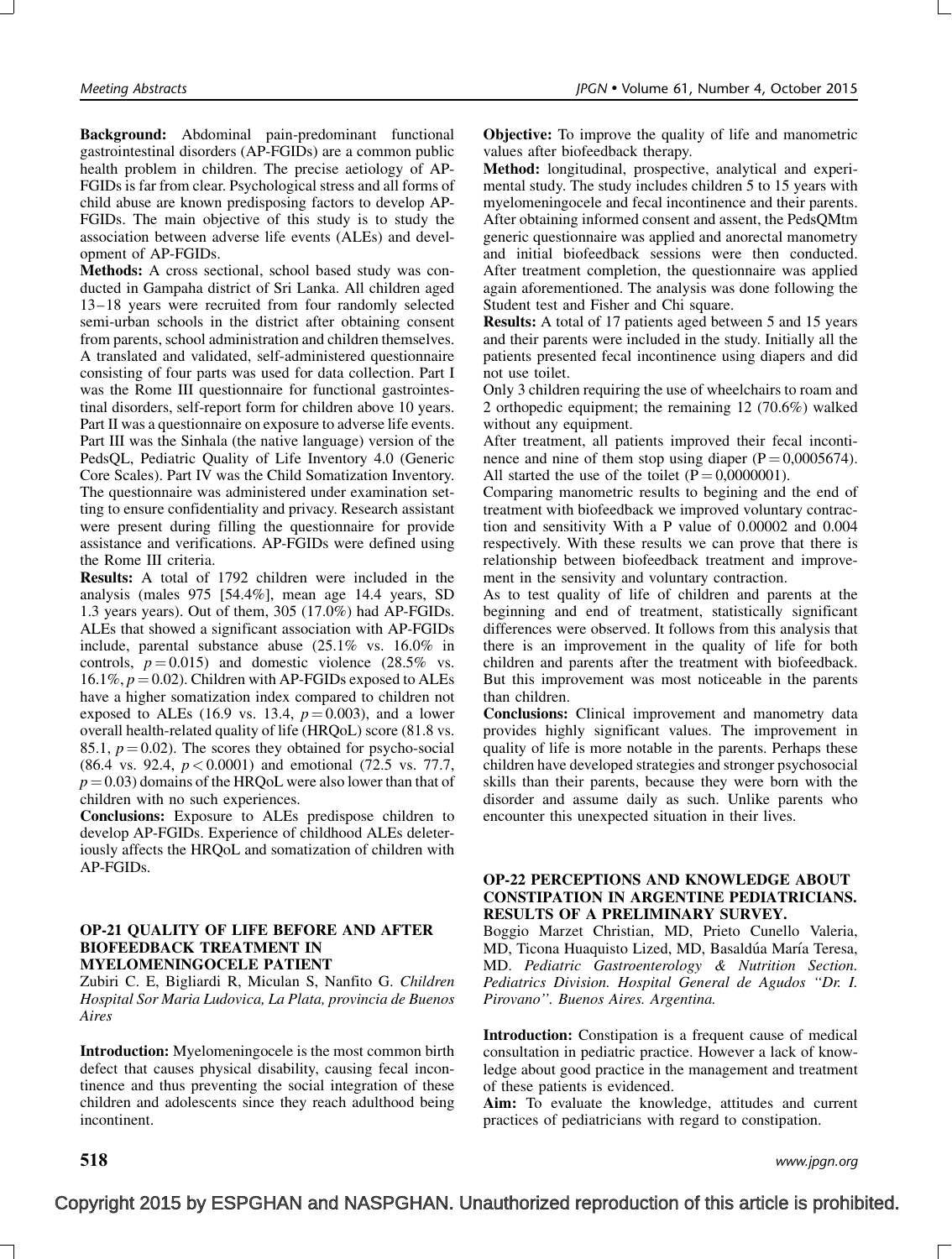Methods: A closed-ended structured questionnaire was implemented in a cohort of pediatricians belonging to a continuous medical education program. Sample size: 123. Results: 123 doctors were included. Females 70.8%. Age: 60.2% above 40 years. Professional practice: 56.6% more than 15 years with 43% working in both public and private practice. 95.6% ask about bowel habits in their patients, but only 40% know well Rome III criteria. 53.9% make the initial evaluation with abdominal palpation and inspection of the anal region but 76% never make a digital rectal examination on the first visit. The Bristol stool scale was known by 41.3% of doctors and they consider useful 98.1%. Only 19.4% ask additional studies, being the abdominal x-ray the most frequent (95%). Diet with fiber was the first line treatment for constipation (97%). Only 32% use laxatives to treat a constipated child, being lactulose the most used (64.4%). For disimpaction the use of Murphy enema (36.5%) and phosphate enemas (34.4%) were the most frequent. 63% of doctors consider that a diet with adequacy of soluble and insoluble fiber was the best (63%). Psychological assessment was ''sometimes'' considered in constipated children (64%).

Conclusions: Although argentine pediatricians ask about bowel habits in pediatric practice only a few know well Bristol stool scale and Rome III criteria. Dietary fiber is the first line treatment. Only one in every three pediatricians indicates laxatives in constipation showing the need to enhance medical education about this problem.

#### OP-23 FUNCTIONAL DYSPEPSIA IS ASSOCIATED WITH DUODENAL EOSINOPHILIA IN A PEDIATRIC COHORT

L. Wauters<sup>1</sup>, S. Nightingale<sup>2</sup>, B. Sulaiman<sup>3</sup>, N. Talley<sup>4</sup>, M. Walker<sup>5</sup>. <sup>1</sup>Translational Research Centre for Gastrointestinal Disorders, University of Leuven, Leuven, Belgium, 2Department of Paediatric Gastroenterology and Hepatology, John Hunter Hospital, Newcastle, Australia, 3Anatomical Pathology, John Hunter Hospital, Newcastle, Australia, 4Gastroenterology, University of Newcastle, Newcastle, Australia, and 5Anatomical Pathology, University of Newcastle, Newcastle, Australia.

Objectives: Functional dyspepsia (FD) is a highly prevalent gastrointestinal disorder with unknown etiology. We aimed to assess the association between dyspeptic symptoms and duodenal eosinophilia in children referred for upper endoscopy.

Methods: In this retrospective cohort study, all histopathology reports of normal upper endoscopies performed at a single tertiary center between 2010 and 2014 were reviewed. FD was defined as epigastric pain or discomfort for more than 2 months with no response to acid suppressants. Controls were those with non-erosive reflux disease, dysphagia or rumination syndrome. Duodenal biopsies were analyzed by pathologists blinded to indication. Intramucosal eosinophils were counted per mm<sup>2</sup> on haematoxylin and eosin stained digital imaged sections using Aperio eSlide Manager. Demographics, clinical variables, family history and histo-

logic findings were compared between cases and controls. Results: In total, 36 cases and 36 non-matched controls were identified of which 56% and 53% were female ( $p = 0.81$ ). Mean  $(\pm SD)$  age was higher in cases compared to controls  $(13.6 \ (\pm 3.1) \text{ vs. } 10.5 \ (\pm 4.0) \text{ years}; \ \text{p} = .001)$ . Dyspeptic symptoms (epigastric pain 81% and/or upper abdominal discomfort 33%) were food-related in 69% and nocturnal in 31% of cases. Self-reported nausea (64% vs. 17%;  $p < .0001$ ), lethargy (19% vs. 0%;  $p = .005$ ) and a family history of functional gastrointestinal disorders (28% vs. 3%;  $p = .003$ ) were more common in cases than controls. There was a higher but not significantly different rate of atopic history (39% vs. 25%;  $p = .21$ ) and psychological co-morbidity (53% vs. 39%;  $p = .24$ ) in FD cases versus controls. Duodenal intraepithelial lymphocytes per 100 enterocytes were similar in cases and controls (median (IQR) 10 (8–13) vs. 12 (8–18);  $p = 0.12$ ). Duodenal eosinophil counts per mm<sup>2</sup> were significantly increased in cases compared to controls (151 (118–207) vs. 76 (60–106);  $p < 0.001$ ).

Conclusions: This study confirms recent reports of duodenal eosinophilia in FD. The high rate of atopic and psychological co-morbidity in FD suggests multi-factorial mechanisms and may explain why current therapeutic options aimed at symptom control are largely unsatisfactory. Duodenal eosinophilia in FD should be considered a therapeutic target.

#### OP-24 ESOPHAGEAL BASELINE IMPEDANCE IN NEUROLOGICALLY IMPAIRED CHILDREN

Renato Tambucci, Nikhil Thapar, Efstratios Saliakellis, Matilde Pescarin, Paolo Quitadamo, Keith J. Lindley, Osvaldo Borrelli. Neurogastroenterology and Motility Division, Great Ormond Street Hospital for Children NHS Foundation Trust, London, United Kingdom

Introduction: Dysphagia, feeding difficulties and gastrooesophageal reflux (GORD) are common complaints in neurologically impaired children. Motor pattern generators localised in the brain stem and CNS reflexes play a key role on controlling oesophageal peristalsis and lower oesophageal sphincter activity. Thus, it is not surprising that brain abnormalities may result in significant oesophageal motor dysfunction. In this prospective study we evaluated the differences in multichannel intraluminal impedance-pH monitoring (MII-pH monitoring) pattern between children with cerebral palsy (CP) and 2 groups of neurologically normal children with normal and abnormal MII-pH monitoring. We mainly focused our attention on oesophageal baseline impedance (BI), which has been proposed as useful parameter in predicting GORD severity.

Methods: Twenty children with CP and 40 neurologically normal children with suspected GORD underwent MII-pH impedance. Classical MII-pH impedance parameters as well as BI values in both proximal and distal oesophagus were analysed. MII-pH monitoring was considered abnormal if acid exposure time (AET) was  $>5\%$  and/or SAP was  $>95\%$ .

www.jpgn.org  $519$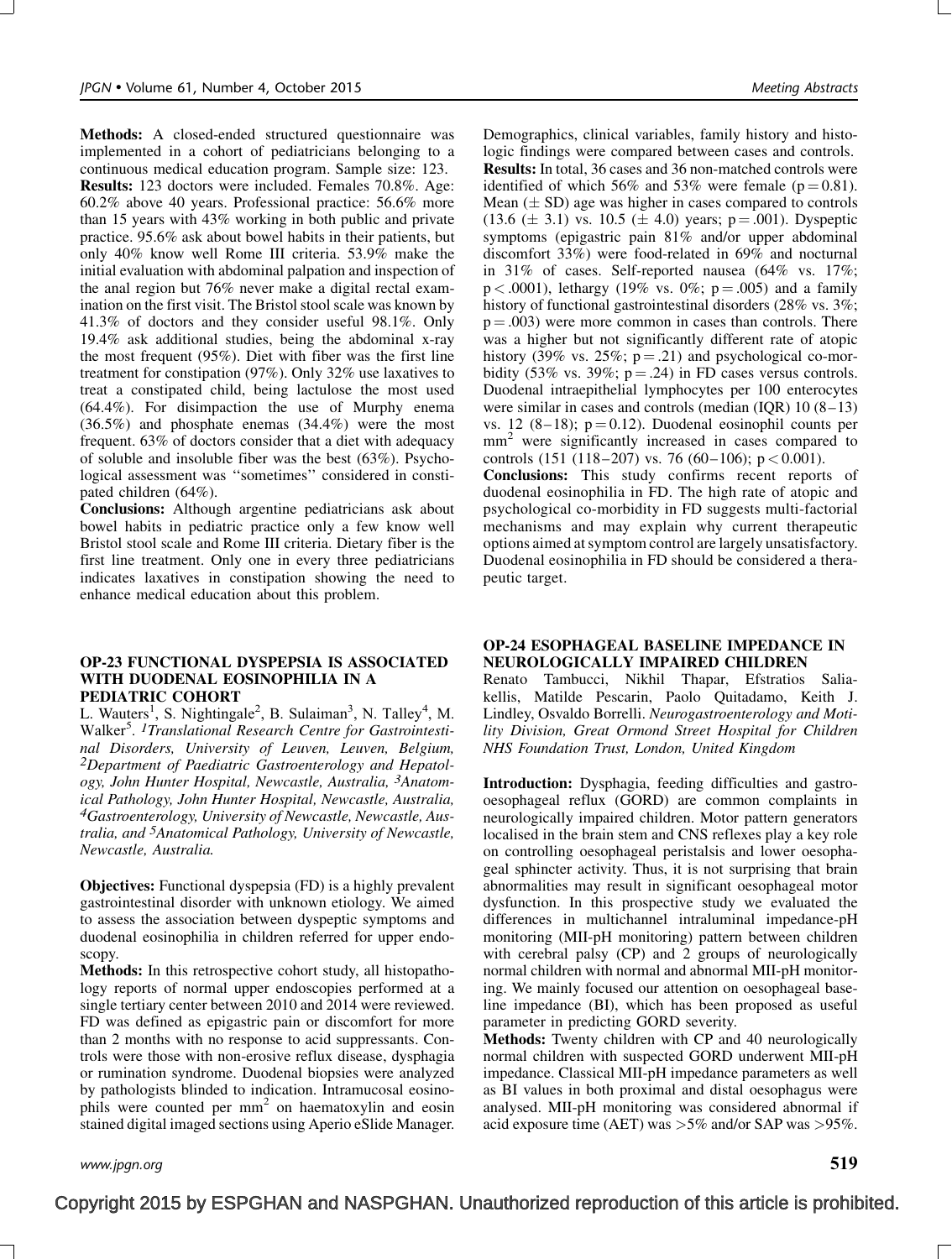Results: Nine CP children had a diagnosis of GORD. Of neurologically normal children, 20 had an abnormal (GR-A) and 20 a normal MII-pH monitoring (GR-B). A significant difference in the proportion of children with abnormal AET was found between CP and GR-A (9/20 vs 17/20;  $p < 0.05$ ). GR-A showed a significantly greater percentage of AET (15.97 [6.4–34.9]) than both CP (8.21 [0–31.9],  $p < 0.05$ ) and GR-B (1.4,  $[0-4.5]$ ,  $p < 0.0001$ ), whereas between the latter groups CP showed a greater AET ( $p < 0.05$ ). Proximal BI values were significantly lower in CP (1759 [691– 3133] $\Omega$ ) than GR-A (2396 [1080–3850] $\Omega$ , p < 0.05) and GR-B (3385 [2249–4817] $\Omega$ , p < 0.0001). No difference in distal BI was found between in CP (1106 [279 – 3098] $\Omega$ ) and GR-A (1152 [246–2526] $\Omega$ ), while was lower in CP than in GR-B (2965 [1986–3984] $\Omega$ , p < 0.001). Considering all patients as a whole group, an inverse correlation was found between distal BI and AET (r-0.66;  $p < 0.001$ ), whereas within groups an inverse correlation was only confirmed in GR-A pts (r-0.67;  $p < 0.001$ ).

Conclusions: Although an abnormal pH-impedance monitoring was detected in almost half of children with CP, no correlation was found between the AETand BI values, suggesting that the latter cannot be used as predictor of reflux severity in this group of patients. The presence of low impedance values in both proximal and distal oesophagus in children with CP supports the view that in neurologically impaired children BI mainly reflects oesophageal motor abnormalities, which have been previously reported.

#### PP-1 BOWEL HABITS IN SRI LANKAN INFANTS AND TODDLERS, A POPULATION BASED STUDY

Hannah A.W. Walter<sup>1</sup>, Anne Hovenkamp<sup>1</sup>, Shaman Rajindrajit<sup>2</sup>, Niranga M. Devanarayana<sup>3</sup>, Marc A. Benninga<sup>1</sup>. <sup>I</sup>Department of Pediatrics, Emma Children's Hospital, Academic Medical Centre, Amsterdam, The Netherlands, 2Department of Pediatrics, Faculty of Medicine, University of Kelaniya, Ragama Sri Lanka, and 3Department of Physiology, Faculty of Medicine, University of Kelaniya, Ragama, Sri Lanka.

Objective: To obtain knowledge about bowel habits in healthy population of infants and toddlers in Sri Lanka.

Methods: We selected healthy children between 7 months and 5 years of age who visited vaccination and weighing clinics. To achieve data we used a self-administered questionnaire about the child's bowel habits during the previous two months. All subjects were selected in Gampaha district, Sri Lanka. Only those without defecation disorders were used for analysis.

Results: A total of 879 toddlers were eligible for analysis, (female  $n = 442$  [50,3%], mean age 21,7 months, standard deviation [SD] 12,5 months). Of them, 595 (69,6%) defecated once a day, 20 (2,3%) had defecation  $>3$ /week and 6  $(0,7\%)$  < 3/week. Stool consistency was hard or very hard in 30 (3,4%), 665 (78,9%) had smooth and soft stool and 107 (12,2%) had varying consistency. Straining and painful stool were reported in 560 (64,7%) respectively 194 (23%) of the

sample, stool holding was present in 93 (10,8%) and 44 (4,9%) passed blood with the stool. No children reported fecal incontinence.

Conclusions: This study provides data on normal bowel habits of Sri Lankan toddlers and infants. Bowel habits and disorders related to defecation in Sri Lankan toddlers and children differ from those living in the West probably due to dietary, genetic and environmental variations.

#### PP-2 ABNORMAL PERSONALITY TRAITS IN CHILDREN WITH AEROPHAGIA

Niranga Manjuri Devanarayana<sup>1</sup>, Nirodha Jayawickrama<sup>1</sup>, Ishani Chathurika Gulegoda<sup>2</sup>, Shaman Rajindrajith<sup>2</sup> <sup>1</sup>Department of Physiology Faculty of Medicine, University of Kelaniya, Sri Lanka, 11010, and 2 Department of Paediatrics Faculty of Medicine, University of Kelaniya, Sri Lanka, 11010.

Objective: The main objective of this study is to study the personality types in children with aerophagia.

Methods: A cross sectional survey was conducted in 8 randomly selected schools in 4 randomly selected provinces Sri Lanka. From each school, all cchildren aged 13–18 years were selected after obtaining written consent from parents, school administration and provincial education office. Assent was obtained from all children recruited. Date were collected using a self-administered questionnaire administered under examination setting to ensure confidentiality and privacy. Questionnaire contained previously translated and validated Rome III questionnaire for functional gastrointestinal diseases (self-administered form for children above 10 years) and childhood personality assessment questionnaire. Trained research assistants were present during filling the questionnaire to provide assistance and to verify doubts. Aerophagia was defined using the Rome III criteria. Severities of individual symptoms were recorded in 100 mm visual analogue scale.

Results: A total of 1069 questionnaires were distributed and all of them were returned and included in analysis [males 508 (47.5%), mean age 15.3 years, SD 1.8 years years]. One hundred and thirty six (12.7%) fulfilled Rome III criteria for aerophagia and 933 children without aerophagia were considered as controls. Nineteen (13.8%) children with aerophagia and 71 (7.6%) controls had personality scores above the international cut-off value (105) for abnormal personality ( $p = 0.01$ ). Children with aerophagia had significantly higher scores for different personality traits than controls; including hostility and aggression (13.2 vs. 12.2 in controls,  $p = 0.006$ ), negative self-esteem (11.0 vs. 9.9,  $p < 0.0001$ ), negative self-adequacy (10.6 vs. 9.6,  $p = 0.001$ ), emotional unresponsiveness (10.5 vs. 9.6,  $p < 0.0001$ ), emotional instability (16.9 vs. 15.7,  $p < 0.001$ ), negative world view (10.9 vs. 10.1,  $p = 0.02$ ) and total personality score (92.1 vs. 87.7,  $p = 001$ ). In children with aerophagia, scores obtained for severity of bloating correlated with scores obtained for hostility and aggression  $(r = 0.22, ...)$  $p = 0.02$ ).

 $\bf 520$  www.jpgn.org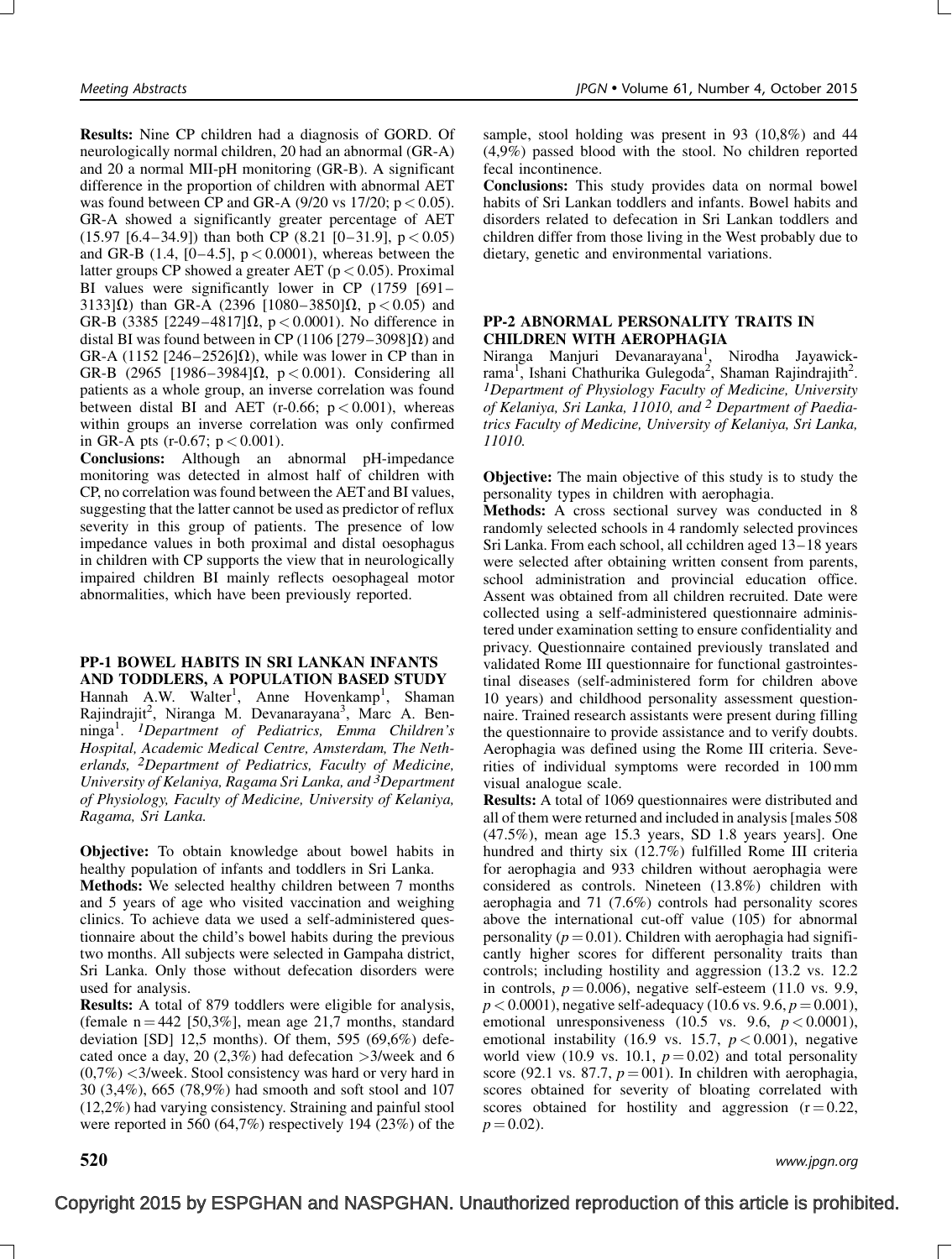Conclusions: Children with aerophagia has abnormal personality traits and this fact may at least partly responsible for development and perpetuation of symptoms in them.

#### PP-3 THE UTILITY OF INTEGRATED RELAXATION PRESSURE TO PREDICT ACHALASIA IN CHILDREN

T. Ciecierega, C.V. Crawford, R. Zarnegar, N.A. Tipnis. University of Mississippi Medical Center, Jackson, MS and Weill Cornell Medical College/New York Presbyterian Medical Center, New York, NY, United States.

Background: Esophageal High Resolution Manometry (eHRM) is a widely available technique to evaluate dysphagia symptoms in children. In adults, the 4 second integrated relaxation pressure (IRP4 s) has been used to characterize lower esophageal sphincter function and esophageal obstruction. To date, no study has evaluated the utility of the IRP to predict achalasia in children.

Aims: To determine the utility of the IRP4 s to predict achalasia in a cohort of children with achalasia.

Methods: Following IRB approval, records at New York Presbyterian Hospital-Weill Cornell Medical College were reviewed for pediatric patients undergoing eHRM. Manometric studies were performed using the Manoscan Eso System (Given Imaging, USA) and solid-state catheters. Children with greater than 80% normal peristalsis and complete esophageal emptying based on barium fluoroscopy, impedance or other clinical criteria were considered control subjects. Children with greater than 20% abnormal peristalsis and evidence of esophageal obstruction by fluoroscopic, impedance or clinical criteria were considered achalasia subjects. Categorical data was evaluated using chi-squared tests. Continuous variables were compared using the Student's t-test. Receiver operator curve (ROC) analysis was used to determine the best IRP4 s cut-point to predict achalasia.

Results: 16 children (9 M) were identified as controls and 12 children (8 M) identified as having achalasia. All achalasia subtypes were identified in the cohort: type 1 ( $n = 3$ ), 2 (5) and 3 (1). Control children were older than achalasia children  $(13.9 \pm 3.6y \text{ vs. } 9.92 \pm 5.0y, p = 0.021)$ , but there was no difference in gender distribution. Mean esophageal length  $(22.7 \pm 2.7 \text{ cm} \text{ vs } 20.6 \pm 4.6 \text{ cm}, \text{ p}=0.14)$  and basal LES pressure (23.6  $\pm$  11.7mmHg vs 23.0  $\pm$  12.9mmHg, p = 0.91) were similar between groups. However, the IRP4 s was significantly greater in the achalasia group vs. controls  $(17.9 \pm 8.9 \text{ mmHg vs } 7.0 \pm 3.6 \text{ mmHg, p} = 0.0002)$ . ROC analysis predicted an optimal IRP4 s cut-point of 12.3mmHg, (empiric  $AUC = 0.844$ , sens = 75%, spec = 93.8%, accuracy =  $85.7\%$ , PPV =  $90\%$ , NPV =  $83.3\%$ , LR(+) = 12,  $LR(-) = 0.27$ . Based on this cut-point, 3 false negative results occurred in children with achalasia type 2 based on morphologic appearance of eHRM and esophageal obstruction on fluoroscopy. The single false positive case had normal fluoroscopy and 100% peristalsis eHRM morphology.

Discussion: This study suggests that an IRP4 s greater than 12.3mmHg is predictive of achalasia in children, particularly when used in conjunction with other clinical signs such as esophageal obstruction on barium fluoroscopy and abnormal peristalsis on eHRM. This finding is limited to studies performed using the Manoscan Eso platform and solid-state eHRM catheters, as adult studies suggest variation in absolute pressure measurements occur among motility platforms and catheter types. While this study reports on a large cohort of children with achalasia, this study may be limited due to its overall small sample size and difference in age ranges between groups.

Conclusions: IRP4 s is a useful eHRM measure to aid in the identification of children with achalasia. Multi-center studies will provide additional support for the use of the eHRM measurements best suited to categorize esophageal outlet obstruction in children.

#### PP-4 ANORECTAL MALFORMATIONS: MOTILITY STUDIES AND RESPONSE TO BIOFEEDBACK **THERAPY**

Roman N. Bigliardi, A. Ditaranto, R. Reynoso, J.H. Vidal, G. Messere, M. Toca, G. Silvestri, G. Ortiz, S. Noriega, A. Varela. Hospital Nacional Prof. A. Posadas, El Palomar, Bs. As. Argentina.

Background: Anorectal malformations (ARM) are infrequent anatomic defects with a prevalence of 1 each 5000 alive newborns. Most of the patients repaired of this illness have some degree of constipation or fecal incontinence. There are few reports about manometric studies and biofeedback treatment in patients with anorectal malformations.

Objectives: To evaluate of our population's anorectal functionality late after surgery by anorectal manometry; To study the response to diet, toilet training, and/or biofeedback.

Methods: Anorectal manometry was done in 39 patients with ARM and 35 of them received combinated treatment of diet, toilet training and biofeedback. Age: 6 to 17 years old. Mean age: 8.05 years. Descriptive study. From april 2004 to april 2015. 14 patients had high malformations(36%), 18 had low malformations(46%) and 7 had cloaca(18%). Inclusion criteria: children over 6 years of age with anorectal malformation operated using Peña's technique (postsagittal anorectoplasty). Exclusion criteria: patients with neurological disorders that do not non-compliant with study and treatment indications.

Results: Average resting pressure was 28 mmHg(High level 25,5 and Low level 29,8 mmHg), range between 7 and 51 mmHg. Squeezing pressure between 29 and 120 mmHg(mean:69mmHg). Combined treatment of diet, toilet training, and biofeedback was succesfull to get total continence in 22 patients (4 cloacas, 10 high malformations and 8 low malformations), partial continence in 6(all low) and without response in 3(1 low, 1 high and 1 cloaca); 2 patients archived continence only with toilet training and 2 were lost in follow up(T.Fisher: 0,1). In high ARM 8 had positive(+)

www.jpgn.org  $521$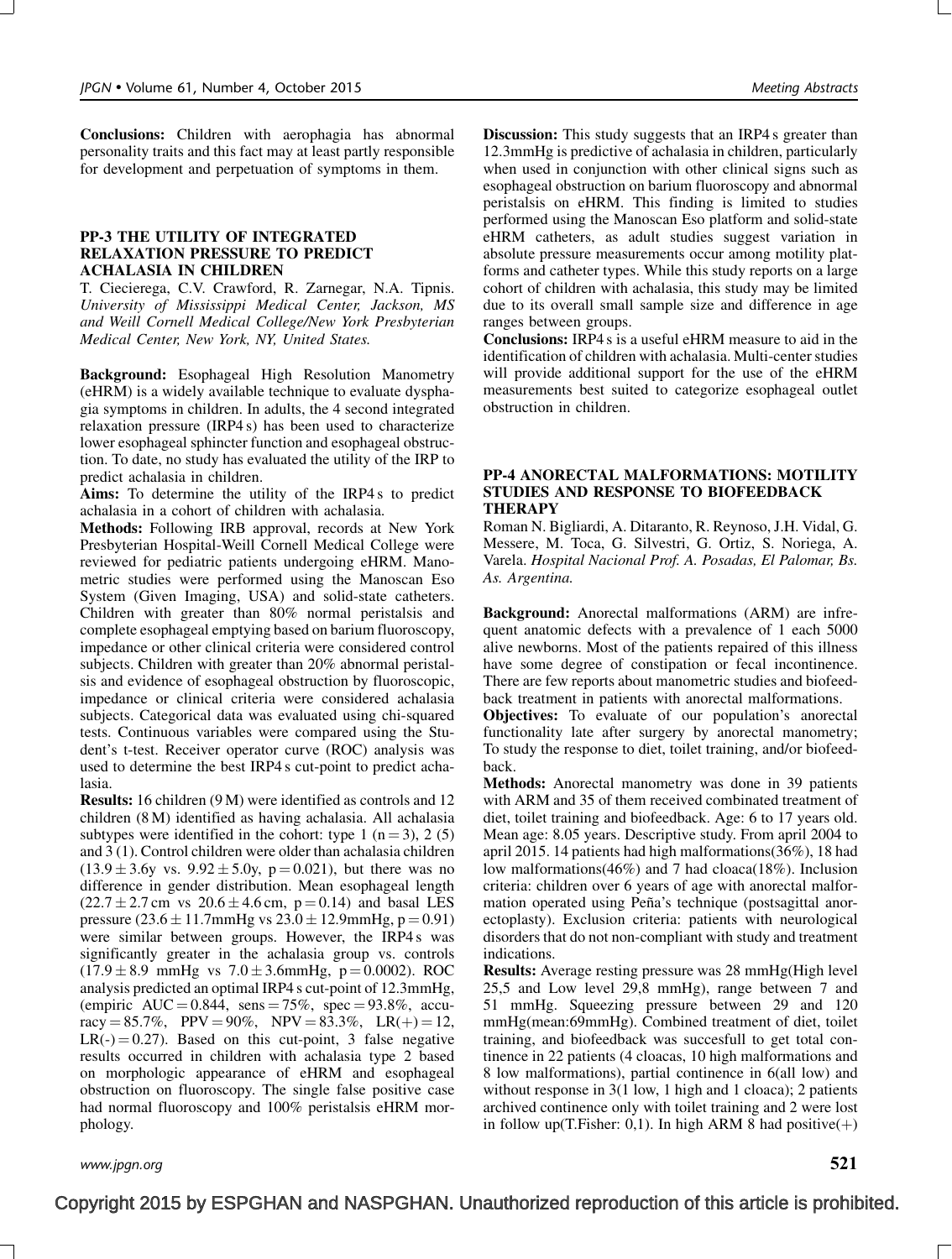rectoanal inhibitory reflex(RAIR) and 6 negative( $\neg$ ). In cloacas it was  $(+)$  in 3,  $(\neg)$  in 3 and doubtful in 1. In low ARM 15(+), 2 ( $\neg$ ) and 1 doubtful. Reflex was obtained with 20 to 60cc of air(mean 31,36). The RRAI duration was 10 to 17 seconds(mean: 13 seconds). From 22 total continent, RAIR was  $(+)$  in 13,  $(\neg)$  in 7 and hazardous in 2. All 6 partially continent had  $(+)$  RAIR; and from 3 incontinent, 2 had (+) RAIR and 1 ( $\neg$ ). From succesfully treated, 10 showed low resting pressures at the anal channel and 12 had normal pressures. Squeezing pressure was normal in 35 and negative in 4.

**Conclusions:** 1) RAIR was  $(+)$  in most of low malformations, while in high and cloacas only nearly half of them were  $(+)$ . 2) RAIR and resting pressures at the anal channel were not useful to predict treatment success. 3) Malformation Height was not significant to determine patients outcome. 4) Combined dietary, toilet training and biofeedback therapy was effective for achievement of fecal continence in most of our population.

#### PP-5 JOINT HYPERMOBILITY SYNDROME/ EHLERS-DANLOS SYNDROME HYPERMOBILITY TYPE AND GASTROINTESTINAL SYMPTOMS

G. Bolasco<sup>1</sup>, C. Celletti<sup>2</sup>, F. Camerota<sup>2</sup>, I. Biviano<sup>1</sup>, E.S. Corazziari<sup>1</sup>, D. Badiali<sup>1</sup>. <sup>*i*</sup> Dipartimento di medicina Interna e Specialita` Mediche, Sapienza Universita` di Roma, and 2Dipartimento di Scienze Ortopediche, Sapienza Universita` di Roma.

Joint Hypermobility Syndrome/Ehlers-Danlos Syndrome Hypermobility Type (JHS/EDS-HT) is an inherited disorder of connective tissue with heterogeneous clinical manifestations. It was suggested that these patients show an increased prevalence of gastrointestinal disorders, but their relationship with the syndrome has been poorly evaluated in comparison of control subjects.

The aim of this study was to assess the prevalence of gastrointestinal manifestations in a JHS/EDS-HT population and their effects on the quality of life.

Thirty-eight JHS/EDS-HT women  $(38,6 \pm 11,2yrs)$  of the ''Rare disease Office'' of the Policlinico Umberto I in Rome, were compared with 35, age matched  $(40,2 \pm 14,4yrs)$ , control women. The diagnosis was established (CF) according with the Villefranche and Brighton criteria. The Italian version of Rome III Questionnaire for gastrointestinal symptoms was administered to patients and controls; in addition, the JHS/EDS-HT patients filled in the SF-36 quality of life questionnaire in relation to intestinal disorders.

All gastro-intestinal symptoms, except vomiting proctalgia fugax, diarrhea and fecal incontinence, were more frequent in JHS/EDS-HT patients than in controls (table 1) and reduce the quality of life (table 2).

In conclusion the preliminary results of this study suggest that large part of gastrointestinal symptoms takes part to the clinical presentation of the JHS/EDS-HT, and they affect significantly the quality of life of these patients.

#### PP-6 BOLUS CLEARANCE TIME IS ASSOCIATED WITH REFLUX SEVERITY AND IT IS INVERSELY CORRELATED TO BASELINE IMPEDANCE VALUES IN ADOLESCENTS WITH GASTROESOPHAGEAL REFLUX DISEASE

Salvatore Tolone<sup>1</sup>, Nicola de Bortoli<sup>2</sup>, Edoardo Savarino<sup>3</sup>, Caterina Strisciuglio<sup>4</sup>, Carlo Tolone<sup>4</sup>. <sup>1</sup>Department of Surgery, Second University of Naples, Italy, 2Division of Gastroenterology, University of Pisa, Italy, 3Division of Gastroenterology, University of Padua, Italy, and 4Department of Pediatrics, Second University of Naples, Italy.

Aims: The role of esophageal clearance is still scarcely investigated in patients with gastroesophageal reflux disease (GERD). We aimed to assess esophageal clearance in adolescents by means of bolus clearance time (BCT) and to verify if there is any difference among subgroups of GERD patients according to endoscopic and impedance-pH monitoring findings.

Methods: We revised endoscopic and impedance-pH monitoring (off-therapy) data of 28 consecutive adolescents (range 12–16 years). We evaluated acid exposure time (AET), total number of reflux episodes, baseline impedance (BI), and BCT. According to impedance-pH monitoring features, adolescents were grouped into pH/MII negative (normal AET and normal number of refluxes), and pH/MII positive (abnormal AET and/or abnormal number of refluxes). This latter were further subgrouped on the basis of abnormal/normal AET ( $pH+/-$ ) and abnormal/normal number of refluxes ( $MIH$ -/-). Finally, adolescents were also classified as erosive and non erosive reflux disease (ERD, NERD).

Results: We observed 22 pH/MII positive adolescents (7 ERD and 15 NERD). Eight patients were further subgrouped as pH+/MII-, 6 as pH-/MII+ and 8 as pH+/MII+. BCT values (in seconds) progressively decreased from  $pH+/-$ MII+, pH+/MII-, pH-/MII+ to pH-/MII-  $(34.5 \pm 8.1 \text{ vs.})$  $22.0 \pm 7.2$  vs.  $16.4 \pm 4.5$  vs.  $10.1 \pm 2.1$ , respectively;  $p < 0.001$ ), whereas BI gradually increased  $(1236 \pm 358)$ vs.  $1592 \pm 762$  vs.  $1854 \pm 567$  vs.  $3256 \pm 743$ , respectively;  $p < 0.001$ ). There was an inverse correlation between BCT and BI, and a direct correlation between BCT and AET  $(p < 0.0001)$  and ERD presence  $(p < 0.0001)$ .

Conclusions: BCT seems to reflects reflux severity, and it is inversely correlated to BI, a marker of mucosal integrity, supporting the role of esophageal clearance in the GERD pathophysiology.

#### PP-7 CHILDHOOD RECURRENT ABDOMINAL PAIN IS ASSOCIATED WITH DUODENAL EOSINOPHILIA REGARDLESS OF H. PYLORI INFECTION

L. Wauters<sup>1</sup>, P. Harris<sup>2</sup>, C. Serrano<sup>2</sup>, A. Villagrán<sup>2</sup>, I. Duarte<sup>3</sup>, G. Rakhra<sup>4</sup>, M. Jones<sup>5</sup>, N. Talley<sup>6</sup>, J. Crabtree<sup>7</sup>, M. Walker<sup>8</sup>. <sup>1</sup>Translational Research Centre for Gastrointestinal Disorders, University of Leuven, Leuven, Belgium, 2Department of Pediatric Gastroenterology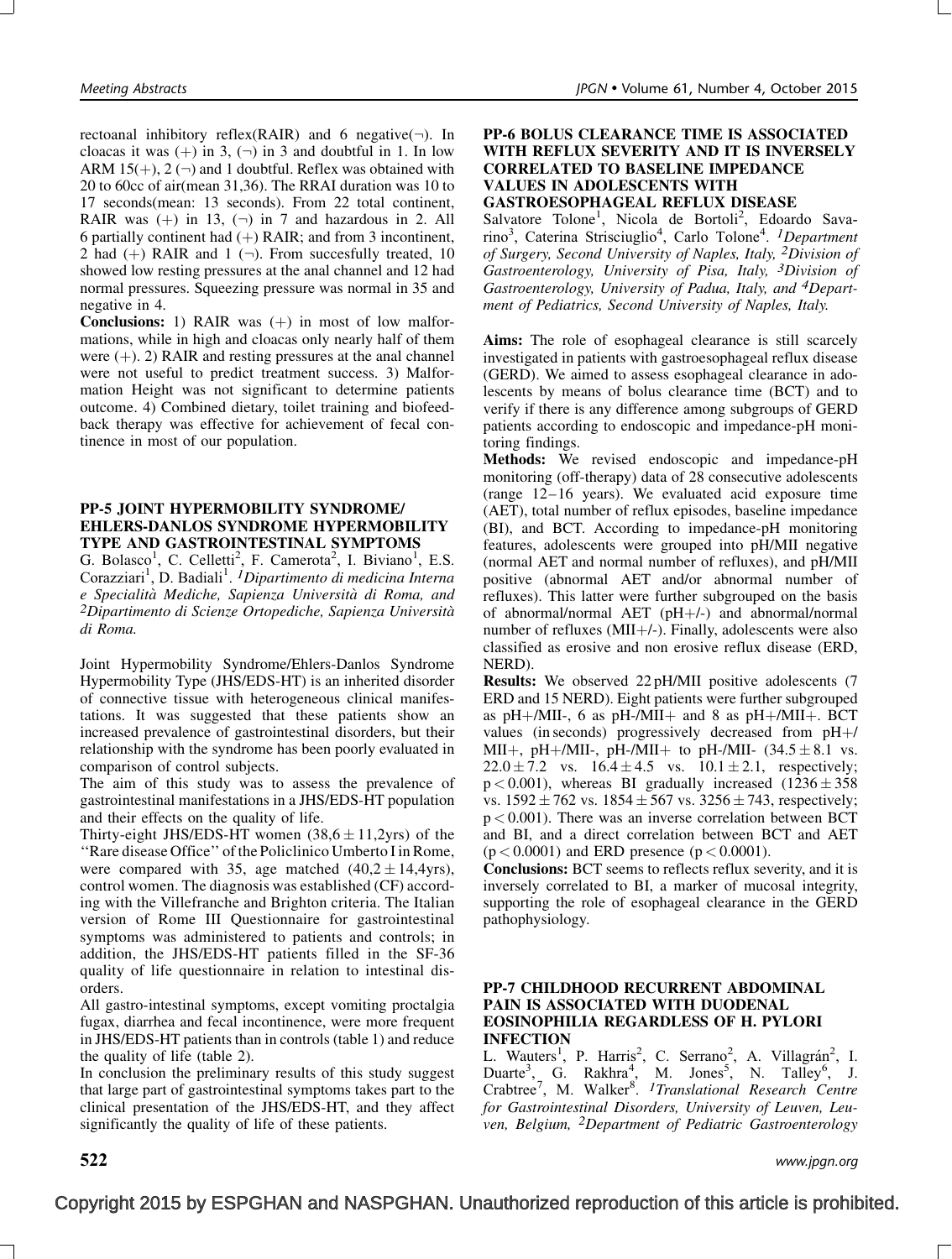and Nutrition, 3Department of Pathology, School of Medicine, Pontificia Universidad Católica de Chile, Santiago, Chile, 4Imperial college, London, United Kingdom, 5Macquarie University, Sydney, Australia, 6University of Newcastle, Newcastle, Australia, 7Leeds Institute of Biomedical and Clinical Sciences, Leeds, United Kingdom, and 8Anatomical Pathology, University of Newcastle, Newcastle, Australia.

Objectives: This study aimed to investigate histologic features of children with RAP undergoing upper gastrointestinal endoscopy, after exclusion of common organic disease.

Methods: Children referred for endoscopy were prospectively enrolled at a single tertiary center between 2008 and 2010, after obtaining informed consent. Cases were defined as children with clinical diagnosis of RAP, as opposed to controls with suspicion of organic disease. Gastric and duodenal biopsies were analysed by pathologists blinded to indication. Demographic and clinical variables, H. pylori infection, biochemical, endoscopic and pathologic results were compared between cases and controls.

Results: A total of 101 children were included after exclusion of villous enteropathy  $(n = 6)$  and parasitic, rotaviral or salmonella enteritis ( $n = 14$ ), resulting in 72 cases and 29 controls. There were no significant differences in demographics, clinical symptoms, H. pylori infection and endoscopic findings between cases and controls. Duodenal eosinophil counts per 5 HPF were significantly increased in cases vs. controls (median (IQR) 86 (62–114) vs. 49 (31–88); p < 0.001) and did not differ regarding age, gender and H. pylori. Intraepithelial lymphocytes per 100 enterocytes were similar in cases vs. controls (19 (15–25) vs. 18 (14– 23);  $p = 0.89$ ) with  $\geq 25$  in 25% of cases. Duodenal eosinophilia was equally observed in H. pylori negative cases  $(n = 50)$  vs. controls  $(n = 19)$  (87 (61–119) vs. 53 (36–95);  $p = 0.01$ ), as well as positive cases  $(n = 21)$  vs. controls  $(n = 10)$  (85 (55–105) vs. 42 (18–65);  $p = 0.03$ ). Logistic regression yielded an adjusted odds ratio of 1.23 (95% CI 1.08–1.40) for duodenal eosinophilia in RAP.

Conclusions: Children with a clinical diagnosis of RAP have marked duodenal eosinophilia, independent of H. pylori infection, suggesting the role of unknown infectious or allergic triggers in the pathogenesis of functional gastrointestinal disorders in childhood. Further research is needed on the diagnostic and therapeutic benefits of targeting duodenal eosinophilia.

#### PP-8 ESOPHAGEAL HIGH RESOLUTION MANOMETRY IN NEUROLOGICALLLY IMPAIRED CHILDREN AND GASTRO-OESOPHAGEAL REFLUX DISEASE

R. Turco, D. Ummarino, E. Miele, G. Terrone, E. Del Giudice, A. Staiano. Department of Translational Medical Science, University of Naples, Federico II

Objectives: Mechanism underlying the occurrence of Gastroesophageal reflux disease (GERD) in neurologically impaired children (NIC) is poorly understood. We sought to characterize, by Esophageal High Resolution Manometry (EHRM), alterations of esophageal motility associated with GERD in NIC and to compare with a group with a suspicion of GERD and normal psychomotor development (NDP).

Methods: EHRM and multichannel intraluminal impedance/ pH-metry (MII/pH) were conducted in 7 NIC and 9 patients with suspicion of GERD and NPD. Esophagogastric junction relaxation (EGJr), the presence/pressure troughs of the oesophageal segments, the distal contractile integral adjusted for esophageal length (DCIa) and the pressurization frontal velocity (PFV) were analyzed by EHRM.

Results: Three out of 7 NIC (42.8%) and 4 out of 9 patients with NPD (44.4%) resulted positive to MII/pH ( $p = 1$ ). No statistical differences were observed for EGJr and PFV between NIC and NPD patients. DCIa was significantly lower in NIC subjects respect to NPD patients  $(p < 0.01)$ . Comparing NIC with GERD and patients with GERD and NPD we found that third segment was absent in 2/3 (66,6 %) of NIC respect to NPD patients ( $p < 0.05$ ) and that the third pressure trough was significantly lower in NIC respect to NPD patients ( $p < 0.05$ ). There were no statistical differences with respect to the first and second pressure trough between NIC and NDP patients.

Conclusions: NIC have esophageal motor dysfunction that can be detected by EHRM. Some esophageal manometric alterations could be predictive of GERD in NIC and could explain a different pathogenesis of GERD in NIC and in patients with NPD.

#### PP-9 NORMAL VALUES OF 3D HIGH-RESOLUTION ANORECTAL MANOMETRY IN CHIDREN

Marcin Banasiuk, Aleksandra Banaszkiewicz, Piotr Albrecht. Department of Pediatric Gastroenterology and Nutrition, Medical University of Warsaw, Poland

Background and Aims: 3D high-resolution anorectal manometry (3D HRAM) provides a 3D topographic image of pressure along the anal canal. The aim of the study was to determine normal values of 3D HRAM in children.

Methods: Children without any symptoms arising from the lower gastrointestinal tract were prospectively enrolled in the study. Manometry procedures were performed using a rigid probe (Covidien/Medtronic, Ireland) without premedication. Pressure within the anal canal and 3D images of sphincters were measured. If possible, defecation dynamics and thresholds of sensation were evaluated. Data were expressed as the mean  $(\pm SD)$ .

Results: A total of 61 children (34 males; age: 2–17 years, mean: 8.28 years) were studied. The mean resting and squeeze sphincter pressures were 83.43  $(\pm 23.23)$  mmHg and 191  $(\pm 64.21)$  mmHg, respectively. The mean length of the anal canal was 2.62  $(\pm 0.68)$  cm and correlated with age ( $r = 0.49$ ,  $p < 0.0001$ ). The mean rectal balloon volume to elicit recto-anal inhibitory reflex was  $15.66 \ (\pm 10.9)$  cc. The first sensation, urge and discomfort were observed at 24.42 ( $\pm$ 23.98) cc, 45.91 ( $\pm$ 34.55) cc and 91.58 ( $\pm$ 50.17) cc

www.jpgn.org  $523$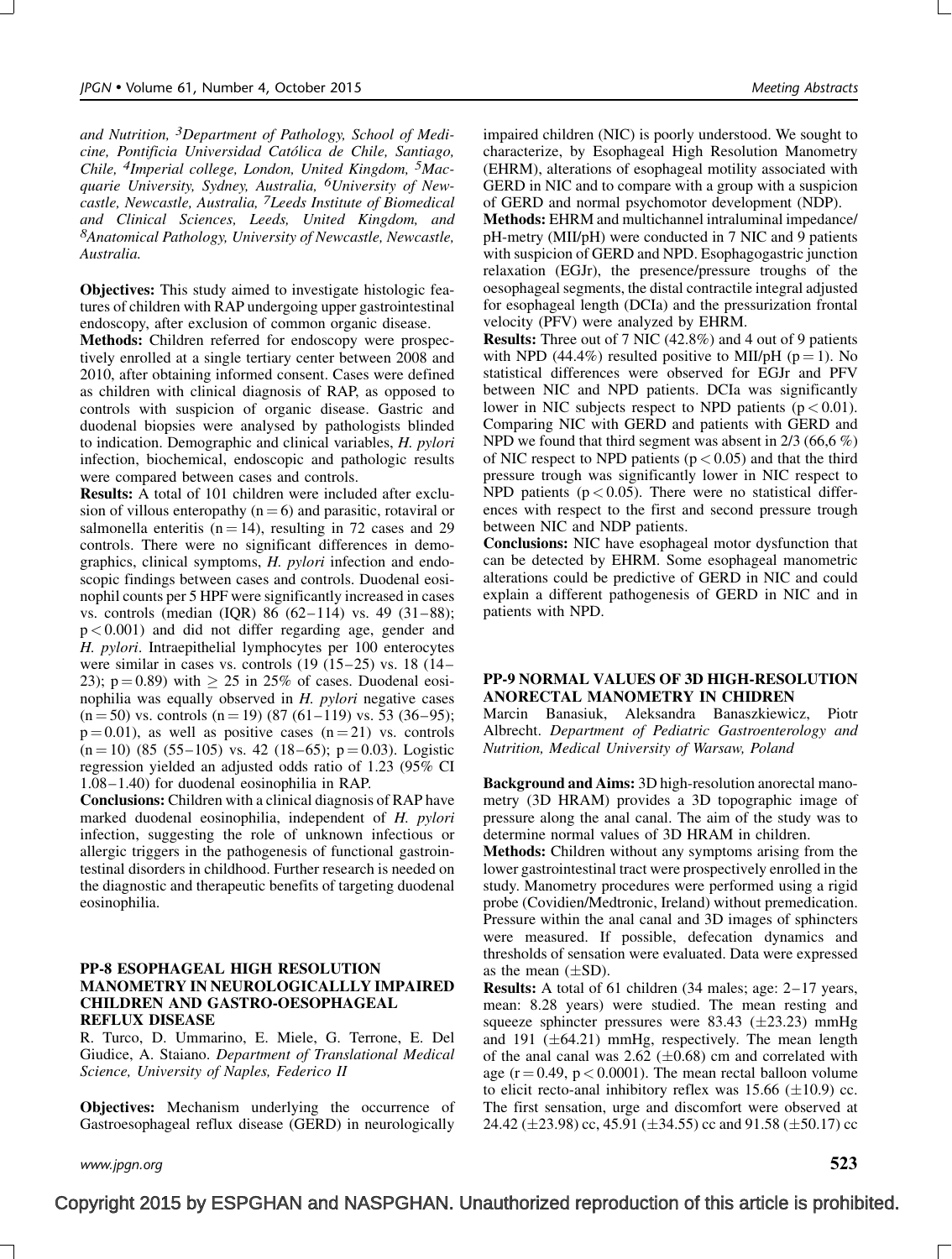of the balloon volume, respectively. The mean resting pressure of the puborectalis muscle was  $71.54 \ (\pm 14.58) \text{ mmHg}$ while the mean squeeze pressure was  $134.10 \, (\pm 35.2) \,\mathrm{mmHg}$ . A positive correlation between age and balloon volume needed to elicit discomfort was determined  $(r = 0.49,$  $p < 0.001$ ).

Conclusion: Normative data of 3D HRAM in children without symptoms arising from the lower gastrointestinal tract were established. There were no significant differences in pressure results between males and females.

#### PP-10 CHARACTERIZATION OF ESOPHAGEAL MOTILITY IN INFANTS BORN WITH CONGENITAL DIAPHRAGMATIC HERNIA USING HIGH RESOLUTION MANOMETRY

Maissa Rayyan<sup>1</sup>, Taher Omari<sup>2</sup>, Karel Allegaert<sup>1</sup>, Herbert Decaluwe<sup>3</sup>, Philippe Nafteux<sup>3</sup>, Hans Van Veer<sup>3</sup>, Jan Deprest<sup>4</sup>, Nathalie Rommel<sup>5,6</sup>. <sup>1</sup>Neonatal Intensive Care Unit, University Hospitals Leuven, Belgium, 2School of Medicine, Flinders University, Adelaide, Australia, 3Dept thoracic Surgery, University Hospitals Leuven, Belgium, 4Dept obstetrics & Gynaecology, Fetal Medicine Unit, University Hospitals Leuven, Belgium, 5Neurogastroenterology & Motility, University Hospitals Leuven, Belgium, and 6Experimental ORL, Neurosciences, KU Leuven, Belgium.

Purpose: Congenital diaphragmatic hernia (CDH) is a rare condition characterized by a congenital defect in the diaphragm. Abdominal organs are displaced into the thorax through the diaphragmatic defect, hereby causing lung hypoplasia. Survivors also present with long-term functional gastro-intestinal morbidity such as gastro-esophageal reflux, esophageal dysfunction and poor nutritional status. Congenital esophageal dysmotility and surgical disruption of the esophago-gastric junction (EGJ) may contribute to this esophageal dysfunction. The aim of this study was to characterize esophageal function in young infants born with CDH.

Methods: High resolution solid state manometry was used to investigate the esophageal function in 9 postoperative infants born with CDH (6 M, median age 23 days). A total of 416 liquid swallows were analyzed (range 27–70 swallows per patient; mean 46 swallows). All data are presented as median  $(IOR)$ .

Results: We included 9 patients: 8 with a left diaphragmatic defect, 5 with a ''liver up'' defect, 4 underwent a fetal tracheal occlusion procedure because of severe lung hypoplasia, 8 needed a patch to close a large diaphragmatic defect. Across patients, length of peristaltic defects was 0.4 (0.3,0.6) cm. Distal contractile integral (DCI) was 357 (249,428) mmHg.sec.cm. Distal Latency (DL) was 4.9 (3.6,5.6) sec, whereby 5/9 patients had a DL less than 4.5 sec. EGJ resting pressure was 37 (17,60) mmHg. The integrated relaxation pressure (IRP4) was 14 (9,19) mmHg with IRP4 over 15 mmHg in 4 patients.

Conclusion: We investigated the esophageal body and EGJ function in 9 patients with CDH using high resolution

manometry. This pilot study shows that the distal contractile integral is reduced in all infants with CDH. This reflects weak esophageal contractile strength and supports the congenital foregut dysmotility hypothesis. Surprisingly, deglutitive relaxation pressures were increased in only 4/9 patients suggesting that EGJ outflow obstruction post hernia repair of the crural diaphragm, is only partially contributing to the esophageal motor dysfunction observed in patients with CDH.

#### PP-11 PROLONGED INTRA-ESOPHAGEAL PH PROFILE AND ESOPHAGEAL MOTILITY IN CHILDREN WITH EOSINOPHILIC ESOPHAGITIS (EOE)

P. Rossi, S. Isoldi, S. Mallardo, G. Biscione, S. Oliva, D. Rossetti, S. Lucarelli, S. Cucchiara.. Department of Pediatrics, Pediatric Gastroenterology and Liver Unit, Sapienza University of Rome, Rome, Italy.

Background: Patients (pts) with eosinophilic esophagitis (EoE), a chronic immune-mediated disorder, may exhibit symptoms of disturbed food transit (i.e. dysphagia, impaction) or mimicking gastro-oesophageal reflux (GOR). We aimed at characterizing in EoE pts the intra-esophageal pH pattern with 24-h multichannel intraluminal impedance (MII-pH) as well as the esophageal motility with highresolution manometry (EHRM)

Methods: during a 30 month period we studied 57 patients (pts), median age 11 years (range: 7–16): 25 with EoE, diagnosed according to widely agreed criteria (JPGN 2014;58:107–18; ESPGHAN guidelines) and 32 with GOR disease (GORD). All underwent esophagogastro-duodenoscopy, MII-pH and EHRM. The pH-MII and data analysis were done according to ESPGHAN EURO-PIG protocol (JPGN 2012;55:230–4); variables analysed: reflux index, symptom index, number and type of liquid reflux, number of long lasting reflux episodes, correlation symptomreflux. The test was diagnostic of GORD if at least  $\geq 2$  of the previous variables were positive. The EHRM was performed with water perfused catheters and swallow contractile patterns categorized using criteria recently reported by a paediatric group (Am J Gastroenterol 2010;105:460–7). Several motility variables were analysed: esophago-gastric junction (EGJ) morphology, end-expiratory and end-inspiratory EGJ pressure, distal contractile integral (DCI), pressurization front velocity (cm/s), peristaltic propagation pattern.

Results: An abnormal MII-pH profile was markedly more common in GORD pts  $(27; 84.37%)$  than in EoE pts  $(4; 16\%);$  $p < 0.001$ ). On the contrary, EHRM irregularities were detected more commonly in EoE that the GORD pts: in particular, when motility tracing were analysed no significant difference for EGJ pressure and deglutitive EGJ relaxation was detected between the 2 groups; however, abnormalities such as peristaltic dysfunction (i.e. failed peristalsis, aperistalsis, and esophageal spasm features) and lower distal contractile integral adjusted for esophageal body length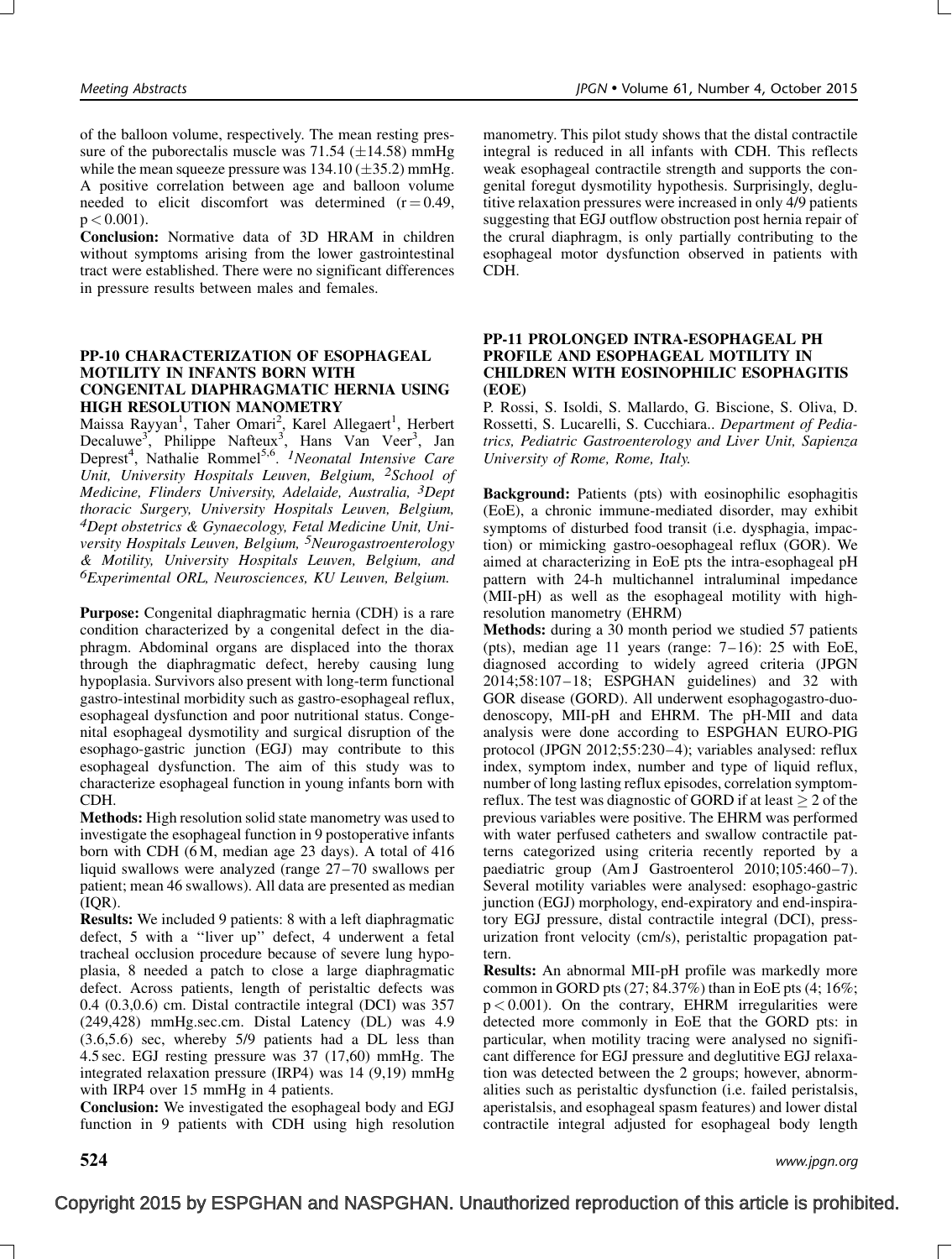(DCIa) were more common in EoE (17; 68%) than in GORD pts  $(15; 46.8\%)$   $(p < 0.05)$ 

Conclusions: 1) The great majority of EoE pts have a normal MII-pH profile that doesn't support the use of proton pump inhibitory therapy. 2) EoE pts exhibit higher prevalence of oesophageal motility abnormalities than GORD: this feature is likely sustained by the inflammatory infiltrate that characterizes the esophageal wall in EoE and accounts for the esophageal dysmotility complaints often detected in EoE pts.

#### PP-12 EFFICACY OF A STANDARDIZED EXTRACT OF MATRICARIAE CHAMOMILLA L., MELISSA OFFICINALIS L. AND TYNDALLIZED LACTOBACILLUS ACIDOPHILUS (H122) COMPARED WITH LACTOBACILLUS REUTERI (DSM 17938) AND WITH SIMETHICONE FOR THE TREATMENT OF INFANTILE COLIC

Dario Ummarino<sup>1</sup>, Massimo Martinelli<sup>1</sup>, Francesca Paola Giugliano<sup>1</sup>, Clelia Tortora<sup>1</sup>, Simona Valenti<sup>2</sup>, Caterina Pidone<sup>2</sup>, Donatella De Giovanni<sup>3</sup>, Irene Rutigliano<sup>3</sup>, Angelo Campanozzi<sup>3</sup>, Claudio Romano<sup>2</sup>, Erasmo Miele<sup>1</sup>, Annamaria Staiano<sup>1</sup>. <sup>1</sup>Department of Translational Medical Science, Section of Pediatrics. University of Naples "Federico II", Italy, 2Endoscopy and Gastroenterology Unit, Department of Pediatrics, University of Messina, Italy, and <sup>3</sup>Institute of Pediatrics of the University of Foggia, Italy.

Background and Aim: Infant colic is a prevalent physiological event of healthy children under 3 months of age, which can disrupt the child's home environment. Despite its benign natural history, sometimes it requires a therapeutic approach. There is limited evidence supporting the use of complementary and alternative treatments. The aim of this study was to investigate the effectiveness of a mixture of standardized extract of matricariae Chamomilla L., Melissa Officinalis L. and tyndallized Lactobacillus Acidophilus (H122) compared with Lactobacillus Reuteri (DSM 17938) and with simethicone for the treatment of infantile colic.

Patients and Methods: A multicenter prospective, randomized comparative study was conducted involving 133 infants with colic, according to Rome III criteria, who were assigned at random to receive Chamomilla L., Melissa Officinalis L. and tyndallized *L. Acidophilus* (H122) (Group A;  $n = 45$ ), L reuteri DSM 17938 ( $10^8$  CFU) (Group B; n = 45) or simethicone (Group C;  $n = 43$ ). Treatment was given to subjects for 21 days and they were followed for 4 weeks. Treatment success was assessed at the end of study period. Daily crying and fussing times were recorded in a structured diary, and maternal questionnaires were completed to monitor changes in infant colic symptoms and adverse events.

Results: Treatment success was observed in 30 out of 45 patients (66.7%) of infants in Group A, while it was seen in 31 out of 45 patients  $(68.9\%)$  of Group B and in 19 out of 43 (44.2%) of subjects of Group C ( $\chi^2$ : 6.8; p = 0.03). Mean daily crying time was more significantly reduced (from

 $211.3 \pm 40$  min/day to  $69.6 \pm 59$  min/day) in the Group A and in Group B (from  $201.6 \pm 32.5$  min/day to  $58.1 \pm 48.9$ min/day) when compared with Group C (from  $199.5 \pm 32$ min/day to  $106 \pm 56.5$  min/day) ( $p < 0.01$ ,  $p = 0.006$  respectively). No significant difference was observed comparing Group A and B ( $p = 0.4$ ). No adverse events were reported in any group.

Conclusions: This study suggests that administration of Chamomilla L., Melissa Officinalis L. and tyndallized L. Acidophilus (H122) and L reuteri DSM 17938 are significantly more effective than simethicone in improving colic symptoms. Therefore, the use of **herbal supplements may** represent a new therapeutic strategy in the management of colicky infants.

#### PP-13 FATIGUE RATE INDEX IS HIGHER IN CHILDREN WITH FUNCTIONAL CONSTIPATION AND RETENTIVE FECAL INCONTINENCE

Bruno Paganotti, Marcio Miasato, Fernanda P. Kardoch, Mauro B. Morais, Soraia Tahan. São Paulo Federal University, São Paulo, Brazil

Introduction: The fatigue rate index (FRI) is a parameter in anorectal manometry (ARM) to assess sustained voluntary contraction, considering the squeeze pressure and fatigability of the external anal sphincter. It is used in adults to detect fecal incontinence even in patients who present normal squeeze pressures. The FRI in adult patients with functional constipation is similar to controls<sup>1</sup>.

The aim of this preliminary study was to evaluate the feasibility and values of FRI in children with retentive fecal incontinence secondary to functional constipation.

Methods: This retrospective study evaluated 105 ARM performed from Jan 2014 to Apr 2015. 42 patients were selected (were able to perform a voluntary contraction and had no co-morbidities other than functional constipation). 14 of those (33,3%) collaborated in sustaining contraction for 40 seconds (s), allowing the evaluation of the FRI. Patients with retentive fecal incontinence secondary to functional constipation ( $n = 7$ , aged 6 to 13 years, 6 boys) were our interest group. Patients with functional constipation without fecal incontinence ( $n = 7$ , aged 6 to 13 years, 4 boys) were considered a reference group. The ARM were performed with a radial eight-channel perfusion catheter (Dynamed<sup>TM</sup>, São Paulo, Brazil) and the FRI was calculated (Proctomaster 6.4) in the first 20 s and overall 40 s of sustained voluntary contraction.

Results: In the first 20 s of contraction, the fecal incontinence group showed a significantly higher mean FRI  $(2.48 \pm 1.39 \text{ min})$  compared to the reference group  $(1.13 \pm 0.72 \text{ min}, p = 0.042)$ , which was not observed in the 40 s due to less uniform contraction. The anal resting pressure was higher in fecal incontinence group (76.83 mmHg) than in the reference group (54.13 mmHg), but the statistical study did not reach significance ( $p = 0.051$ ). Discussion: The mean FRI obtained in this study is lower than the reported in constipated adults (2,8 min).

Copyright 2015 by ESPGHAN and NASPGHAN. Unauthorized reproduction of this article is prohibited.

www.jpgn.org  $525$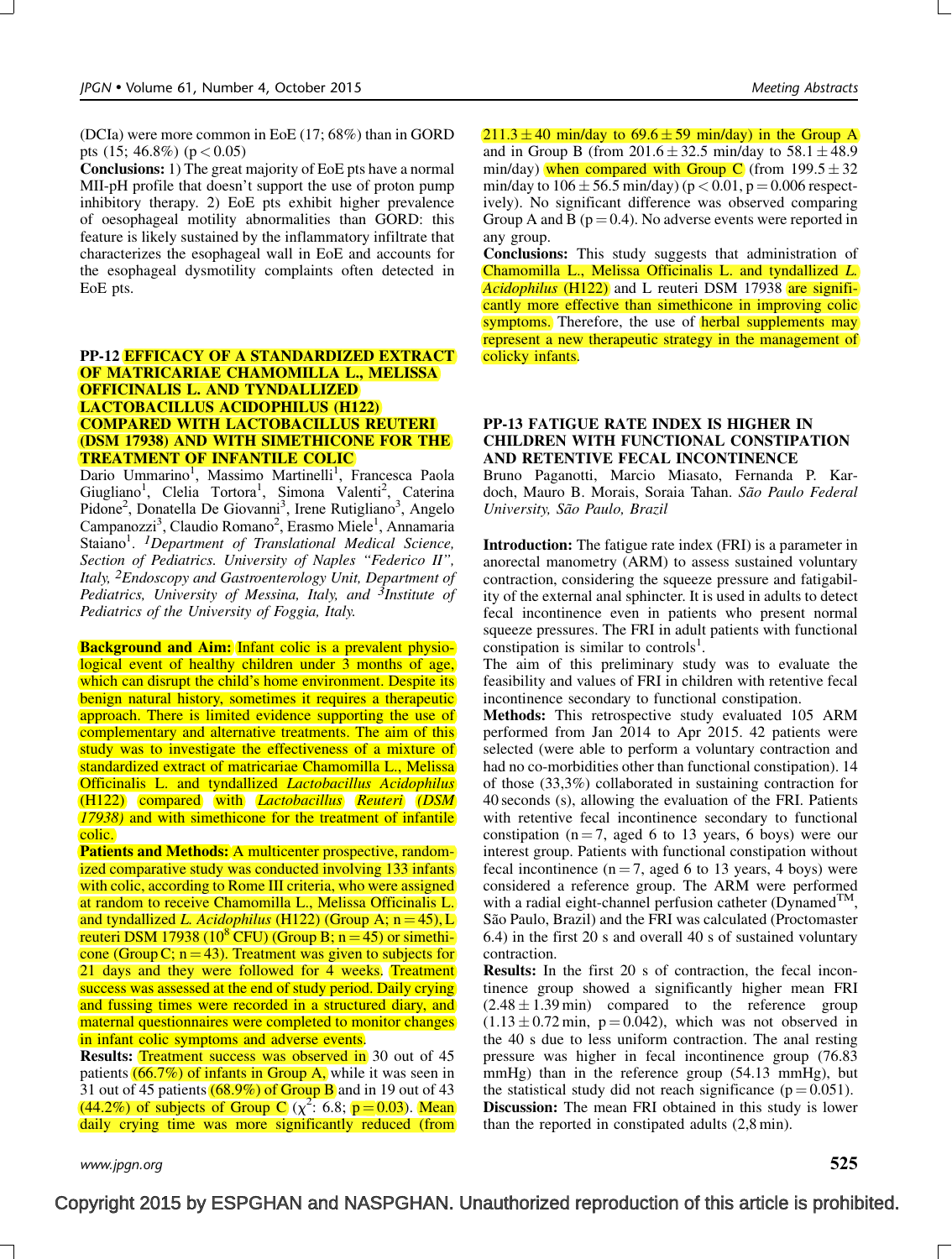We hypothesized that the higher FRI found in children with retentive fecal incontinence may be associated with retention behavior in cases of severe constipation and to higher anal resting pressure in patients with retentive incontinence.

Conclusions: FRI may be feasible in older children, its reference value may be lower than in adults and it is higher among patients with retentive incontinence.

#### PP-14 EFFECTS OF BODY MASS INDEX ON GASTRIC MOTILITY IN CHILDREN WITH ABDOMINAL PAIN-PREDOMINANT FUNCTIONAL GASTROINTESTINAL DISORDERS

Amaranath Karunanayake<sup>1</sup>, Niranga Manjuri Devanarayana<sup>2</sup>, Shaman Rajindrajith<sup>3</sup>. <sup>1</sup>Department of Physiology, Faculty of Medicine, University of Ruhuna, Sri Lanka, 80000, 2Department of Physiology, Faculty of Medicine, University of Kelaniya, Sri Lanka, 11010, and 3Department of Paediatrics, Faculty of Medicine, University of Kelaniya, Sri Lanka, 11010.

Introduction: There is evidence that overweight children have a higher prevalence of functional gastrointestinal disorders (FGIDs) than normal-weight children. Objective of this study was to assess the effects of body mass index (BMI) on gastric motility abnormalities in children with abdominal pain-predominant FGIDs (AP-FGIDs).

Methods: Gastric motility parameters of 100 children with AP-FGIDs (61(61%) girls, mean age 8.0 years [SD 2.1years] and 50 healthy controls (30 (30%) boys, mean age 8.6 years [SD 1.9 years]) were assessed at the Gastroenterology Research Laboratory of Faculty of Medicine, University of Kelaniya, Sri Lanka, using a previously validated ultrasound method. AP-FGIDs were diagnosed using Rome III criteria. Fifty-four had functional abdominal pain, 23 had irritable bowel syndromes, 9 had functional dyspepsia, 8 had abdominal migraine and 6 had more than one AP-FGID.

Results: Patients with AP-FGIDs had significantly lower gastric emptying rate (44.9% vs. 59.5% in controls,  $p < 0.0001$ ), frequency of antral contractions (8.29 vs. 9.44,  $p < 0.0001$ ), amplitude of antral contraction (48.6%) vs. 58.1%,  $p < 0.0001$ ) and antral motility index (4.0 vs. 6.4,  $p = 0.001$ ). Fasting antral size (FA) and antral area at 1minute (AA1) and antral area at 15 minutes (AA15) after ingestion of the liquid test meal were not significantly different. BMI of children with AP-FGIDs and controls were respectively 15.2 and 15.6 ( $p = 0.42$ ). The correlations between BMI and AA1  $(r=0.29, p=0.007)$ , AA15  $(r=0.32,$  $p = 0.003$ ) and MI (r = 0.22, p = 0.038) in children with AP-FGIDs were significant. Patients with BMI <15Kg/m2 had a lower FA (1.5cm2 vs. 2.1cm2,  $p = 0.03$ ), AA1 (8.9 cm2) vs. 10.7 cm2,  $p = 0.003$ ) and AA15 (4.6 cm2 vs. 5.8 cm2,  $p = 0.01$ ) than patients with BMI >15Kg/m2.

Conclusions: BMI has an impact on certain gastric motility parameters in children with AP-FGIDs. However, it does not contribute to abnormalities seen in main gastric motility parameters such as gastric emptying.

#### PP-15 THE EFFECT OF EXTENSIVELY HYDROLYZED PROTEIN FORMULA IN PRETERM INFANTS WITH SYMPTOMATIC GASTRO-OESOPHAGEAL REFLUX

V. Logarajaha, C. Onga, P.A. Jayagobib, P.C. Khoob, M. Heina, H. Fanga, S. Rajaduraib. <sup>1</sup>Department of Pediatric Gastroenterology, KK Women's and Children's Hospital, and 2Department of Neonates, KK Women's and Children's Hospital

Background: Gaestroesophageal reflux (GER) occurs commonly in infants especially preterm infants. Current antireflux medication has shown limited therapeutic benefits for this age group. Our study aims to evaluate the efficacy of extensively hydrolyzed formula feed (EHFF) compared to standard infant formula (SF) on GER episodes in preterm infants using Multichannel intraluminal impedance and pH monitoring (MII-pH).

Methods: This is a prospective crossover trial involving preterm infants >29 weeks corrected gestation age with symptoms of GER. All patiets were recruited from a single tertiary neonatal unit in Singapore. MII-pH was performed over 48 hours. For the first 24 hours the infants were either fed on standardized infant formula (SF) or Expressed Breast Milk (EBM) depending on maternal choice. For the second 24 hours their feeds were changed to EHFF. All infants were on orogastric/nasagastric tube feeding and were given 2 to 3 hourly bolus feeding throughout the study period.

Results: 23 infants completed the study:14males: 9 females. Mean weight 2971 g (SD +1569 g). None of the patients were on any anti-reflux medications (apart from one). Type of feeds during first 24 hours were EBM 8/23(35%), SF 5/ 23(22%) or mixed feeding 10/23(43%). GER symptoms were: desaturations16/23(70%), cough 8/23(35%), arching7/23 (30%), vomit 3/23(13%), crying2/23(8%) and apnoea1/23 (4%). The median total GER episodes (detected by pH and MII) was significantly lower during the EHFF period compared to SF/EBM period 42(21–71) vs 68(32– 104)  $p < 0.001$ . The median acidic reflux episodes detected by pH was also significantly lower in EHFF vs SF/EBM period 8(4–24) vs  $23(3–58)$  p  $< 0.005$ . Total number of refluxes detected by MII showed a significant reduction for EHFF compared to SF/EBM: 17(11–56) vs 46(20–65) p < 0.015. There was no difference in reflux index, MII bolus exposure indexes, and number of long lasting episodes  $(55 \text{ min})$  between the 2 groups. There were no significant difference in the number of symptoms recorded between the two study period.

Conclusions: Our data suggest that the number of gastroesophageal reflux was significantly lower in preterm infants fed with EHFF compared to standard formula as measured by pH-MII monitoring. EHFF may potentially be an effective treatment modality for gastroesophageal reflux disease in infants with minimal side-effects. The lack of symptom reduction during EHFF despite fewer GER episodes suggests that other pathology other than GER should be considered. A larger study is required to further evaluate the efficacy and mechanism of EHFF on reduction of GER in infants.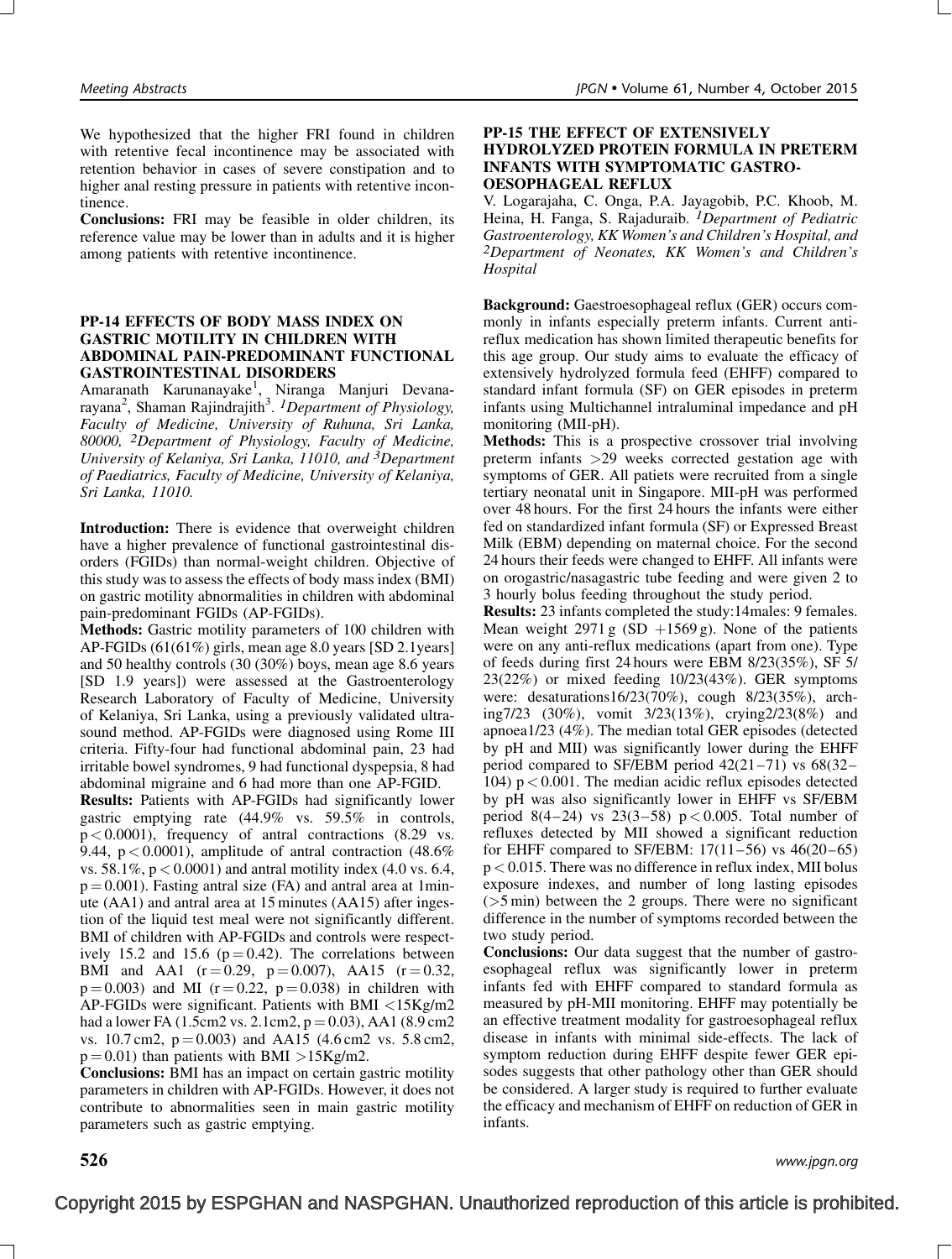#### PP-16 WEAK ACID REFLUX A TRIGGER FOR RECURRENT RESPIRATORY DISEASES IN CHILDREN

Aco Kostovski Nikolina Zdraveska. University Children Hospital, Faculty of Medicine, Skopje, Macedonia

Introduction: The main advantage of multichannel intraluminar impedance (MII) compared with pH monitoring is its ability to detect both acid and non-acid gastroesophageal reflux (GER) and to determine the characteristics of reflux (liquid or gas).

Aim: To compare the value of pH monitoring and MII for diagnosis of GER in children who present with refractory respiratory symptoms.

Materials: A prospective study that included 37 patients, aged  $4.25 \pm 3.15$  years, using combined MII-pH monitoring was performed. Patients were referred for investigation because of suspected GER as the etiology of recurrent respiratory diseases, including recurrent obstructive bronchitis, recurrent pneumonia, laryngitis, and chronic cough. We analyzed the percentage of time during which the pH was less than 4, the numeric and percentile values of acid, weak acid, and non-acid reflux episodes, and the values of liquid and mixed reflux. Diagnostic values were determined separately for pH monitoring and MII using Fisher's exact test.

Results: Reflux was detected in 31 patients. pH monitoring was positive in 20 patients (% time during which  $pH < 4$  was  $17.72 \pm 12.06$ ) and negative in 17 patients (2.93%  $\pm 1.67$ ). Both pH and MII were positive in 19 patients: in 11 patients, MII was positive and pH was negative, and in 6 patients, both were negative. Fisher's exact test showed significant statistical difference and superiority of MII in diagnosing GER  $(p = 0.033)$ . Out of 30 patients with MII-positive results, 15 had both acid and weak acid reflux episodes, 3 had only acid reflux, 8 had weak acid reflux, and 3 had non-acid reflux. Sixteen patients had mixed (liquid and gas) reflux, and 14 had both liquid and mixed reflux.

Conclusions: This study suggests that significant numbers of GER include weak acid reflux that cannot be detected by pH probes alone. The weak acid reflux could be a trigger for recurrent respiratory symptoms. Combining pH with MII monitoring is a valuable diagnostic method for diagnosing GER in children.

#### PP-17 AEROPHAGIA IN CHILDREN IS ASSOCIATED WITH EMOTIONAL ILL-TREATMENT

Shaman Rajindrajith<sup>1</sup>, Rajitha Lakindu Silva<sup>2</sup>, Niranga M. Devanarayana<sup>2</sup>. <sup>7</sup>Department of Paediatrics Faculty of Medicine, University of Kelaniya, Sri Lanka, 11010, and 2Department of Physiology Faculty of Medicine, University of Kelaniya, Sri Lanka, 11010.

Background: Aerophagia is a functional gastrointestinal disease characterized by air swallowing, abdominal distension, excessive flatus and belching. The aetiology of this disorder is not clear. Previous studies have suggested an association between aerophagia and psychological stress. We aimed to assess the association between emotional ill-treatment and aerophagia.

Methods: A cross sectional survey was conducted in 4 provinces of Sri Lanka. Children aged 13–18 years were selected from schools in these provinces. A validated, selfadministered questionnaires were used for collect data on functional gastrointestinal disease including aerophagia and emotional ill-treatment. Aerophagia was defined using the Rome III criteria.

Results: A total of 1069 questionnaires were included in the final analysis (males 508 [47.5%], mean age 15.3 years, SD 1.8 years). One hundred and thirty six (136) children had aerophagia. Prevalence of aerophagia was significantly higher in children who experienced emotional ill-treatments (43 (23.2%) vs. 160 (17.1%), p < 0.0001). Emotional illtreatments that were significantly associated with aerophagia include, teasing by others  $(54.1\% \text{ vs. } 45.0\%, \text{ p} < 0.0001)$ , humiliation (38.2% vs. 20.3%,  $p < 0.0001$ ), treating inferiorly by others (22.8% vs.  $11.1\%$ ,  $p < 0.0001$ ), threatening to abandon (8.8% vs. 2.6%,  $p < 0.0001$ ), threatening destroy belongings (14.0 vs. 4.5%,  $p < 0.0001$ ), and forcing to do unwanted deeds (9.6% vs. 3.9,  $p = 0.003$ ). Parenting factors such as refusal of attending to emotional needs (8.8% vs. 3.0%,  $p < 0.001$ ), refusal to look at  $(6.6\% \text{ vs. } 0.7\%$ ,  $p < 0.0001$ ), refusal of hugging (10.5% vs. 5.6%,  $p = 0.03$ ), and not appreciating achievements (5.9% vs. 2.1%,  $p < 0.0001$ ) were significantly common among children with aerophagia.

Conclusions: Aerophagia in children is associated with emotional ill-treatments. Attending to child's emotional needs likely reduce the prevalence of aerophagia and its consequences.

#### PP-18 DAILY TRANSCUTANEOUS ELECTRICAL NERVE STIMULATION AT HOME IN A PATIENT WITH DOWN SYNDROME

S. Vande Velde<sup>1</sup>, C. Renson<sup>2</sup>, R. De Bruyne<sup>1</sup>, M. Van Winckel<sup>1</sup>, S. Van Biervliet<sup>1</sup>. <sup>1</sup>Pediatric Gastro-Enterology, Ghent University Hospital, Belgium, and 2Pediatric Physiotherapy, Ghent University Hospital, Belgium.

## CASE REPORT

A four year old boy with Down syndrome born from non-consanguineous parents presented for exclusion of Hirschsprung's disease because of signs severe constipation since several months. The first meconium passage was uncertain. Stools were hard and infrequent (every 7 to 10 days).

Additional investigations included anal manometry without recto-anal inhibitory reflex, leading to rectal biopsy that was normal (excluding Hirschsprung disease). Pellet studies showed a significant delayed colon transit time (139,2 h) with pellets spread throughout the colon, suggesting a slow